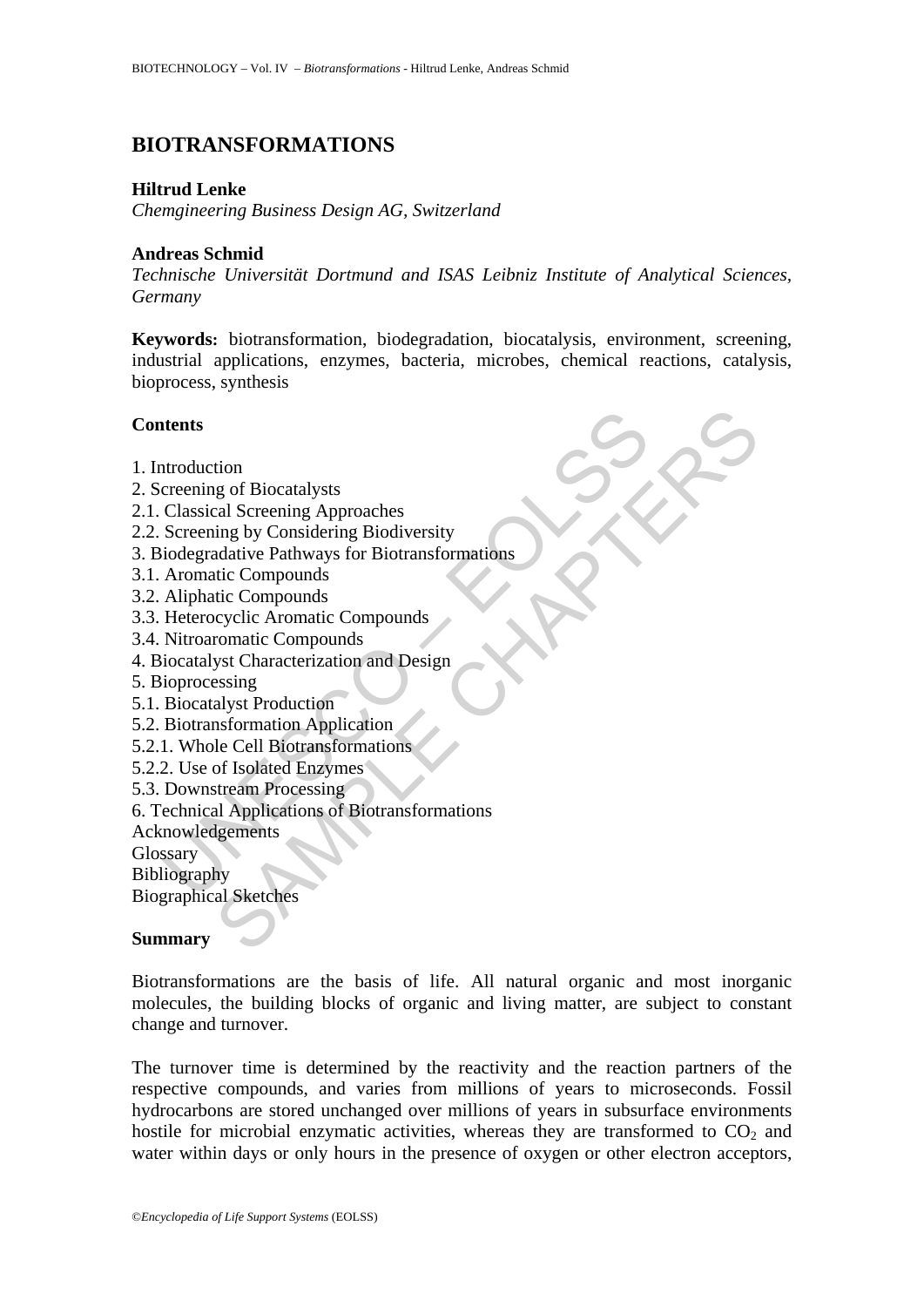salts, and specialized microbes. The same is true for all other natural and most humanengineered chemicals.

These multistep transformations are catalyzed by enzymes that are mostly specific for the reaction type and starting compound. Yet, very frequently enzymes catalyze not only the reaction they were evolved for by nature over thousands or millions of years, but also the conversion of structurally and/or electronically similar derivatives.

This feature of enzymes can be used for numerous technical purposes like the clean up of contaminated environments (bioremediation) or the production of high value compounds for chemical, agricultural, and pharmaceutical industries.

In this article, we describe biotransformations used for the production of high value chemicals. We give an overview of different aspects such as the discovery and sources of enzyme based catalysts, and their design and application in bioprocesses on not only a small scale but also on an industrial scale.

There is a focus on oxygenenases but most concepts and principles described are also valid for all other enzyme classes.

#### **1. Introduction**

Because of the high potential of microorganisms to biodegrade natural organic compounds, they play a fundamental role in the global recycling, and thus in the maintenance of the ecological balance. Some microorganisms can utilize nearly every natural organic compound as a source of energy and/or cell building blocks.

micals. We give an overview of different aspects such as the disayme based catalysts, and their design and application in biopro<br>all scale but also on an industrial scale.<br>The is a focus on oxygenenases but most concepts a We give an overview of different aspects such as the discovery and souls based catalysts, and their design and application in bioprocesses on not le but also on an industrial scale.<br>
focus on oxygenenases but most concepts Even many synthetic and non-natural organic compounds, so-called "xenobiotics" (see also *Biodegradation of Xenobiotics*), were shown to be biodegradable, demonstrating the enormous potential of metabolic activities in microorganisms (see also *Microorganisms as Catalysts for the Decontamination of Ecosystems and Detoxification of Chemicals).*

The variety of microorganisms able to degrade natural and synthetic organic compounds can be used for applications in environmental biotechnology as well as in industrial synthetic chemistry. In particular, the latter approach to use enzymes for biotransformations is of growing interest.

Biotransformations are chemical reactions that are catalyzed by microorganisms in terms of growing or resting cells or that are catalyzed by isolated enzymes. Because of the high stereo- or regioselectivity combined with high product purity and high enantiomeric excesses, biotransformations can be technically superior to traditional chemical synthesis.

 If these features can be combined with economic benefits, biotransformations become the functional part of new chemical processes for organic synthesis. Further advantages of biocatalytical processes are the mild and ecologically harmless reaction conditions (normal pressure, low temperature, neutral pH), which are one important requirement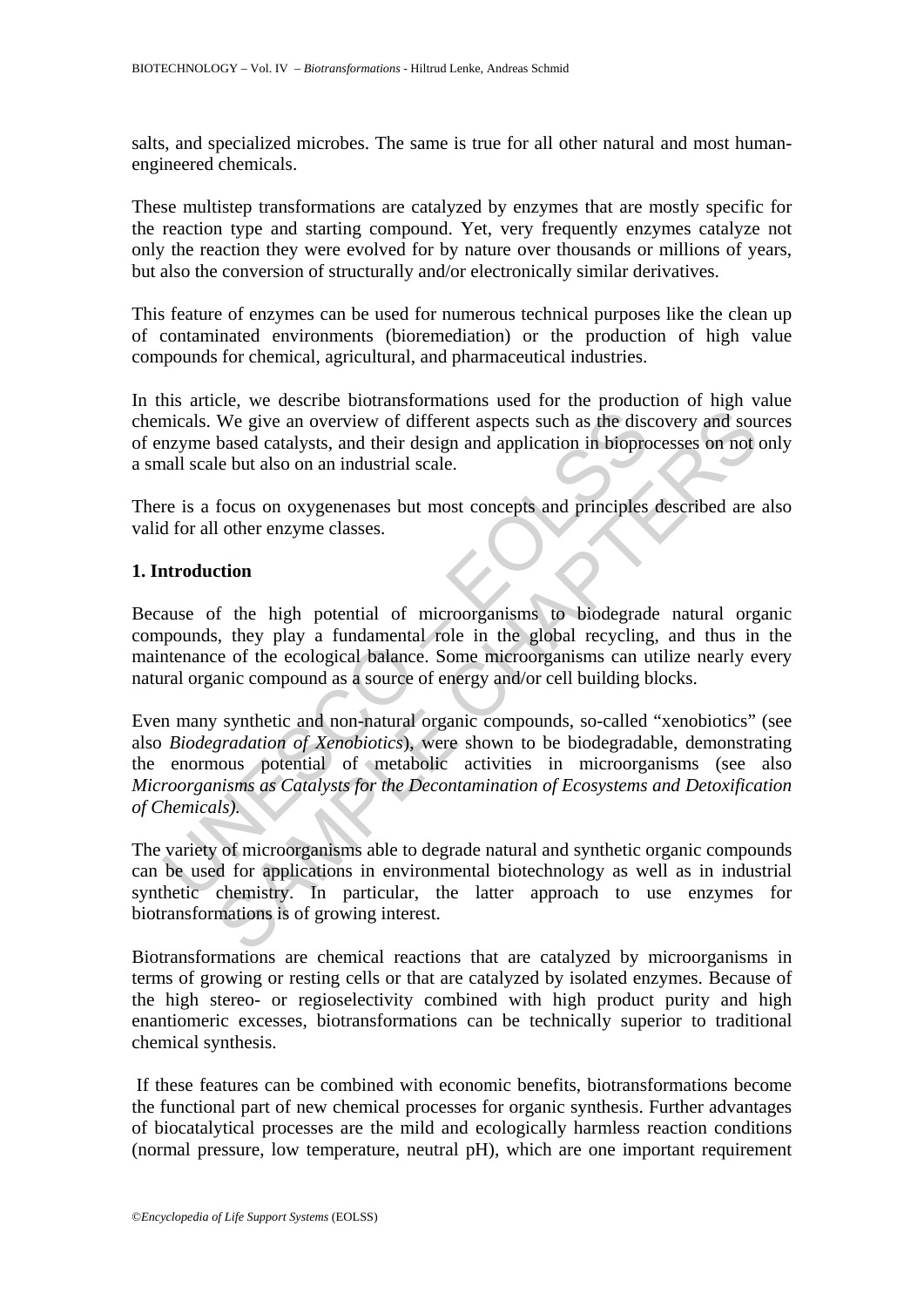for sustainability. Table 1 shows the different enzyme classes and their reaction types used for biotransformations that are applied in the pharmaceutical, agrochemical, chemical, fragrance and flavor, and nutritional industries.

The use of biotransformations for industrial synthetic chemistry is an interdisciplinary, and therefore very exciting, field that needs the close cooperation of microbiologists, molecular biologists, chemists, and engineers.

 As is shown in Figure 1, several steps are necessary before a biotransformation process can successfully be implemented for an industrial application. After identification of a target reaction, which may be an already existing industrial process that can be substituted by an enzymatic process, finding a suitable biocatalyst is the first crucial step in process development.

The state of the Biotechnologies including the screening<br>ides classical methods, new technological Tools to Detect Them) and<br>ening techniques are speeding up the discovery of new biocatalyst<br>the next step, the biocatalyst Example through the screening for non-cultural<br>sisted methods, new technologies including the screening for non-cultural<br>timas (see also Viable but Non-Culturable Bacteria in the Ma<br>echniques are speeding up the discovery Besides classical methods, new technologies including the screening for non-culturable microorganisms (see also *Viable but Non-Culturable Bacteria in the Marine Environment and the Biotechnological Tools to Detect Them*) and high throughput screening techniques are speeding up the discovery of new biocatalysts.

 As the next step, the biocatalyst has to be characterized by well-known biochemical techniques in order to identify key parameters like substrate range, reaction conditions, and kinetic data (see also *Microbial Cell Culture*).

 This allows a first estimation of the reaction yield and process costs (see also *Process Optimization Strategies for Biotechnology Products: From Discovery to Production*).

Modern technologies allow an improvement of the desired biocatalyst by several engineering tools such as heterologous gene expression and protein and metabolic engineering (see also *Methods in Gene Engineering*, and *Protein Engineering*).

©*Encyclopedia of Life Support Systems* (EOLSS)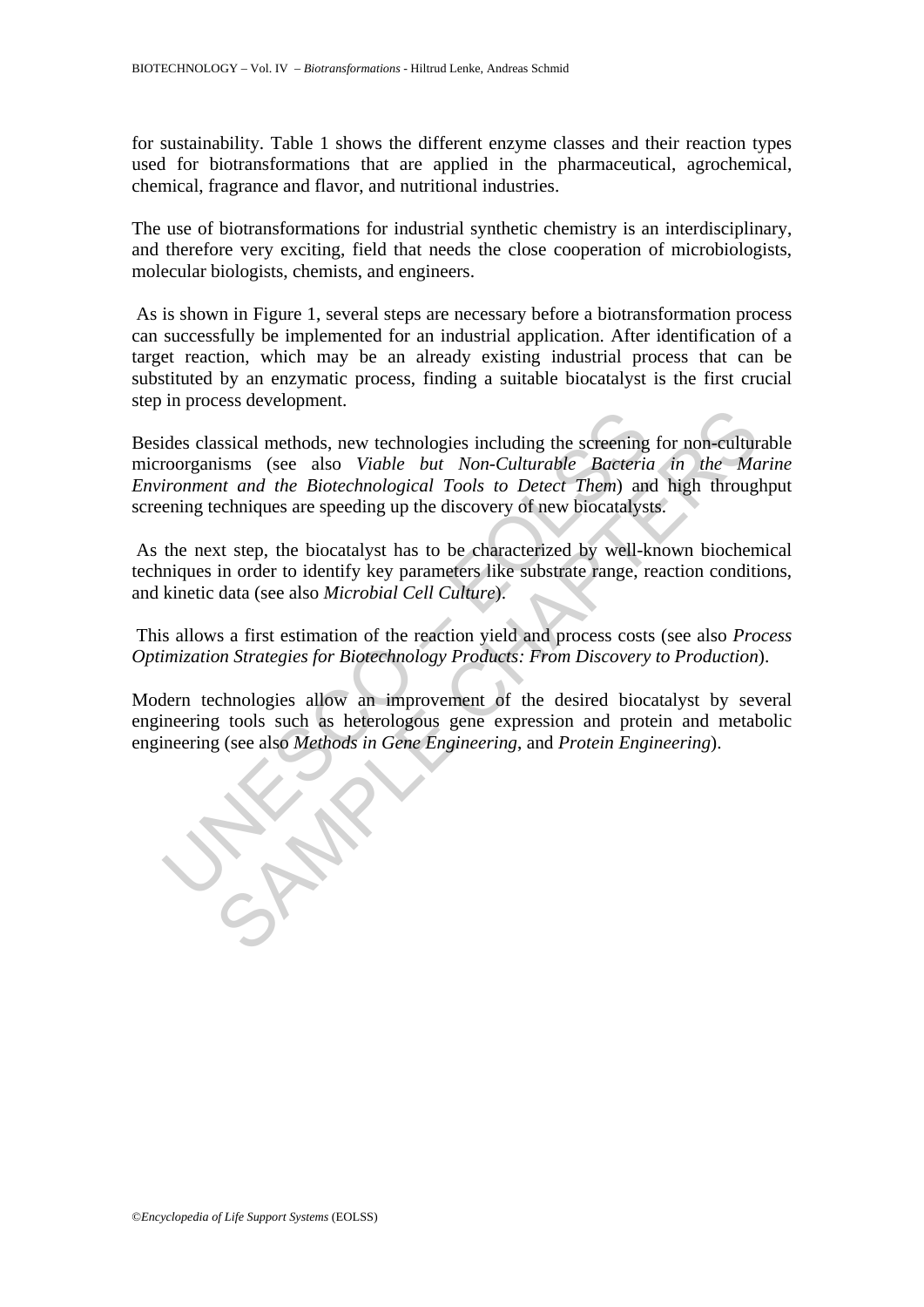| BIOTECHNOLOGY – Vol. IV – Biotransformations - Hiltrud Lenke, Andreas Schmid |               |              |                                                                                                                                     |  |  |  |
|------------------------------------------------------------------------------|---------------|--------------|-------------------------------------------------------------------------------------------------------------------------------------|--|--|--|
| <b>Enzyme</b> class                                                          | <b>Number</b> |              | <b>Reaction type</b>                                                                                                                |  |  |  |
|                                                                              | classified    | commercially |                                                                                                                                     |  |  |  |
|                                                                              | (EC-number)   | available    |                                                                                                                                     |  |  |  |
| Oxidoreductases                                                              | 650           | 90           | Oxidation<br>$\frac{O_2, 2[H]}{P}$ R-C-OH<br>Reduction<br>$^{2[H]}$ $HO$ <sup>H</sup><br>Oxygenation of C-C, C=C, (de)hydrogenation |  |  |  |
| Transferases                                                                 | 720           | 90           | Transfer of complete groups:                                                                                                        |  |  |  |
|                                                                              |               |              | $-CH_3$ , $-CH_2OH$ , $-CHO$ , $-CH_2$ -COOH,                                                                                       |  |  |  |
|                                                                              |               |              | acyl, sugar, or phosphoryl                                                                                                          |  |  |  |
| Hydrolases                                                                   | 636           | 150          | Hydrolysis or formation of esters, amides, lactones, epoxides, nitriles,                                                            |  |  |  |
|                                                                              |               |              | anhydides, glycosides, and organohalides<br>$\frac{1}{2}$ R-COOH + HO-R <sub>2</sub>                                                |  |  |  |
| Lyases                                                                       | 255           | 35           | Addition or elimination of small molecules on C=C, C=N, C=O bonds                                                                   |  |  |  |
|                                                                              |               |              | $R_{\text{H}}^{\text{H}} + \text{HCN} \rightleftharpoons R-\text{C}-\text{CN}$                                                      |  |  |  |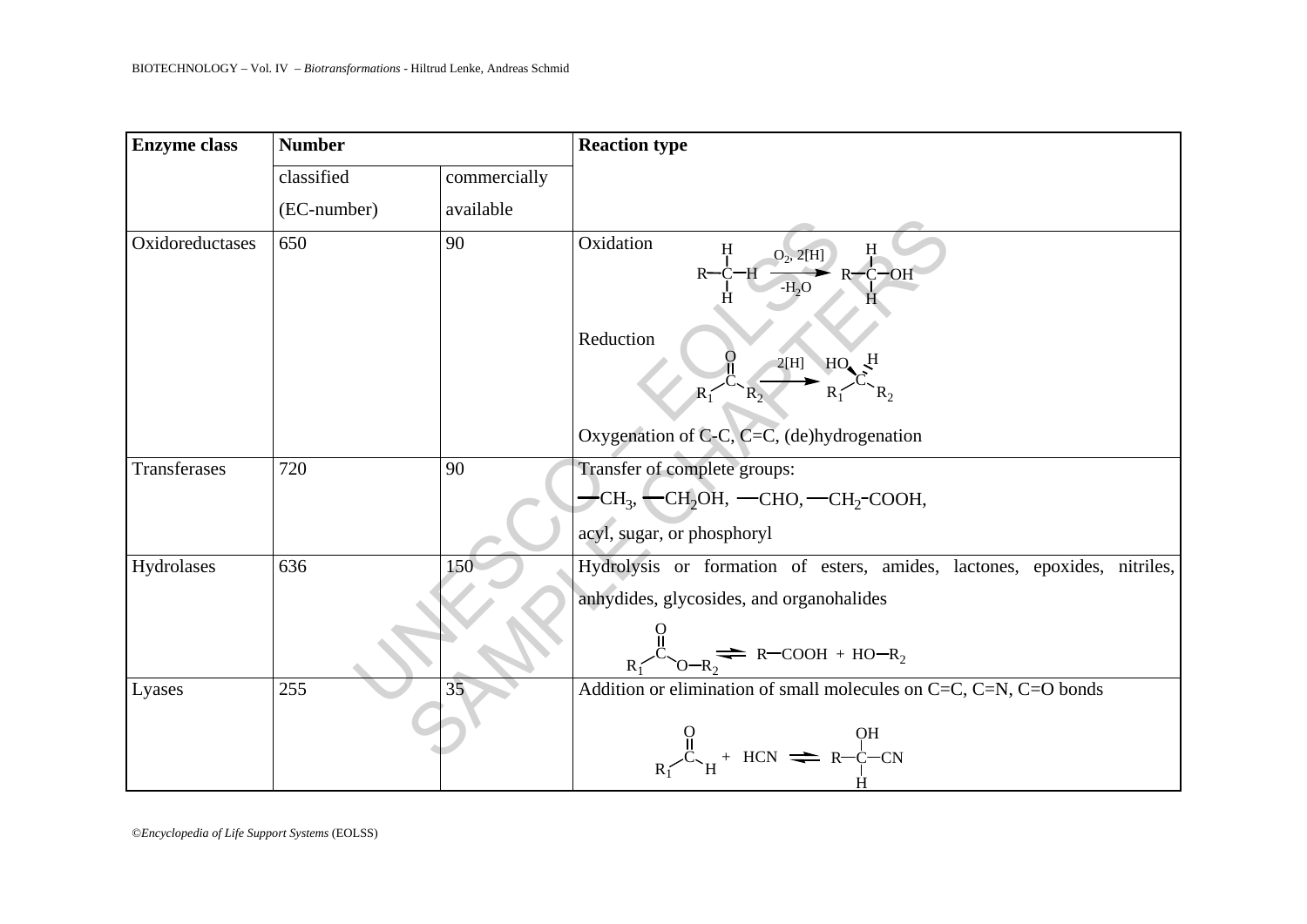|                                                                                                       |                                    | BIOTECHNOLOGY – Vol. IV – Biotransformations - Hiltrud Lenke, Andreas Schmid |                                                                           |  |  |
|-------------------------------------------------------------------------------------------------------|------------------------------------|------------------------------------------------------------------------------|---------------------------------------------------------------------------|--|--|
|                                                                                                       |                                    |                                                                              |                                                                           |  |  |
| Isomerases                                                                                            | 120                                | 6                                                                            | Isomerization such as racemization, epimerization, and rearrangement      |  |  |
| Ligases                                                                                               | 80                                 | 5                                                                            | Bond formation or cleavage of C-O, C-S, C-N, C-C under energy consumption |  |  |
|                                                                                                       | Source: adapted from Faber (2000). |                                                                              |                                                                           |  |  |
| Table 1. Classification of enzymes valuable for biotransformations. Source: adapted from Faber, 2000. |                                    |                                                                              |                                                                           |  |  |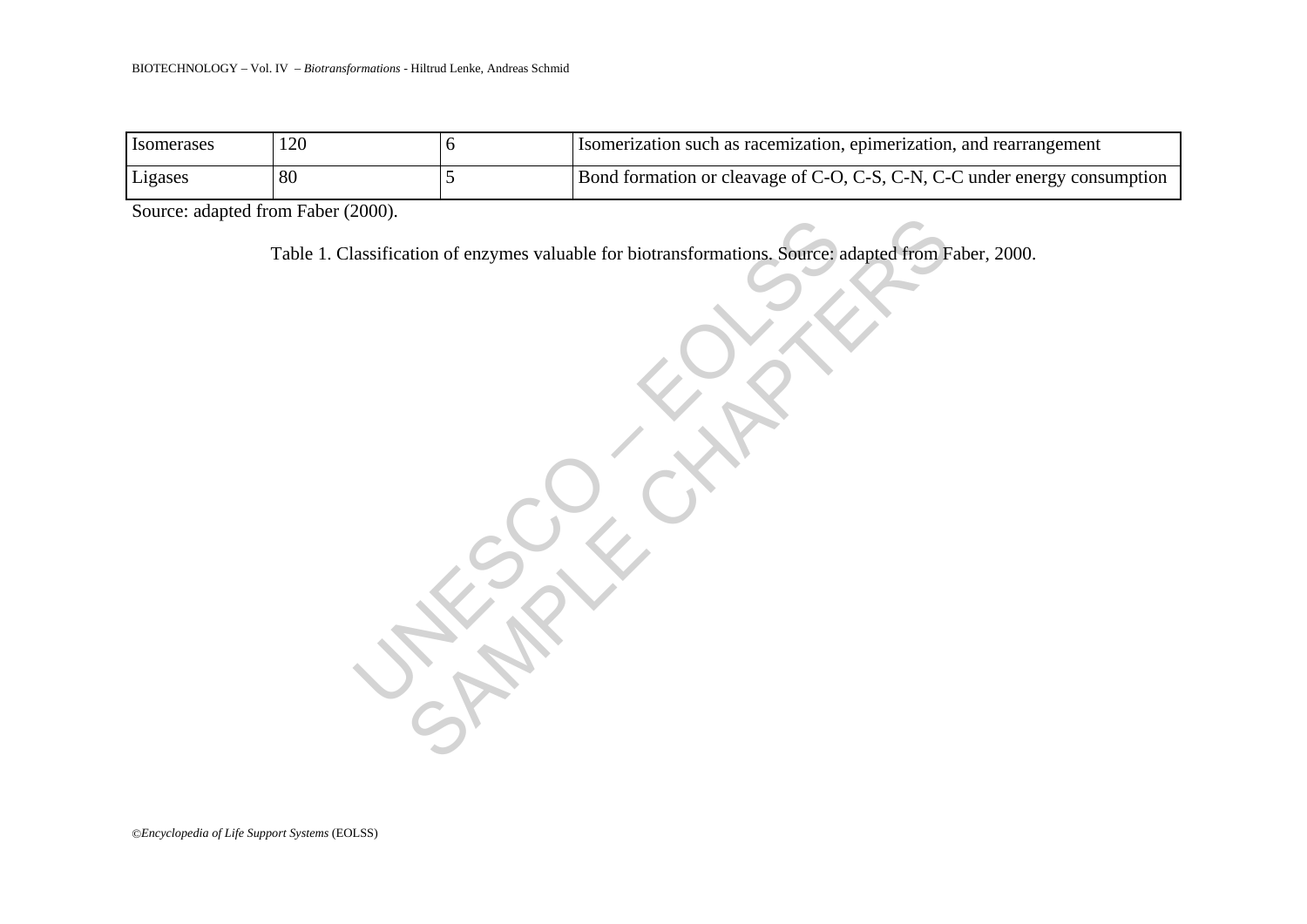Process development has to meet economic as well as environmental constraints, and mostly includes the following steps: the production of the biocatalyst (whole cells or isolated enzymes) has to be optimized with respect to growth conditions, stability, induction, and storage (see also *Enzyme Production*). In an additional step the actual biotransformation process is optimized**.** Depending on the desired reaction, immobilization of the biocatalyst, enzyme catalysis in organic solvents, two liquid reactions, or cofactor regeneration are considered. Finally, a method for product recovery has to be developed using different extraction techniques, precipitation, crystallization, or *in situ* recovery. The article gives an overview of the state of the art and current developments necessary for developing a biotransformation process for industrial applications (Figure 1). Taking into account that numerous publications are available on the topic (see Bibliography) this article focuses on the screening of biocatalysts and on the use of enzymes involved in degradative pathways of xenobiotics for industrial applications. Additionally, industrial biotransformations that have successfully been applied in the synthetic chemical industry are discussed.



Figure 1. Key steps in developing a biotransformation process

## **2. Screening of Biocatalysts**

Biocatalysts are based on microbes or isolated enzymes. A large number of microbes are available from national type culture collections like ATCC (USA), DSMZ (Germany), NCIB (UK), JCM (Japan) and others (see http://www.dsmz.de/species/abbrev.htm and see also *The Importance of Microbial Culture Collections and Gene Banks in Biotechnology*). Isolated enzymes are also commercially available from various sources (listed, for example, in Faber, 2000). Over 35 000 different reactions catalyzed by enzymes are described and can be easily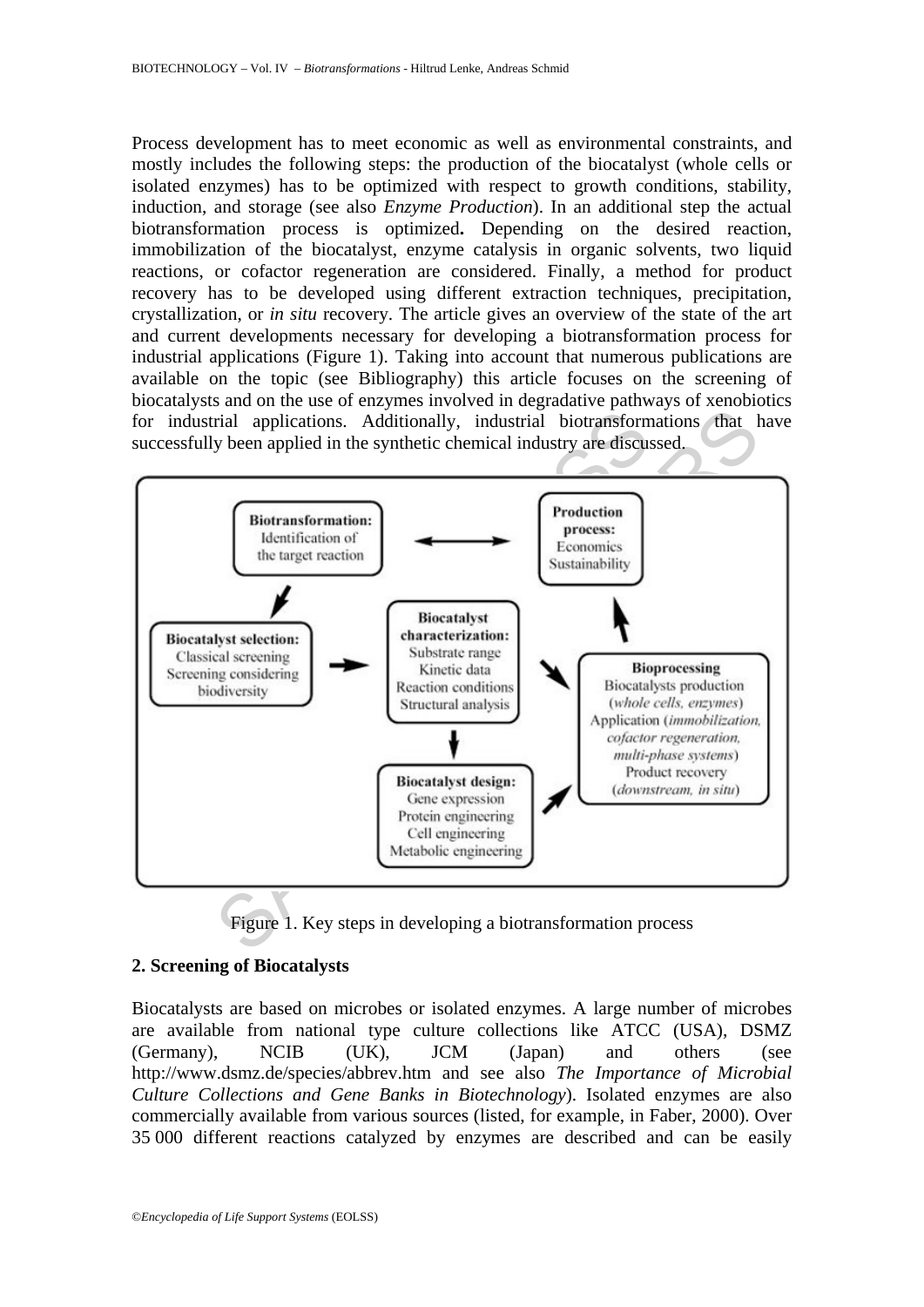screened in databases with respect to substrate, product, productivity, and so on (www.accelrys.com and http://umbbd.ahc.umn.edu/).

On the other hand, finding a powerful new biocatalyst is successful only after parallel screening of large numbers of strains in collections or after screening of mostly environmental samples––despite the impressive number of reactions described in databases. This is because of the often broad, but still limited, substrate spectrum of enzymes, and the difficulties in actually getting individual strains without restrictions for commercial use. In future, the availability of whole genome sequences and the possibility of direct cloning and heterologous expression of genes of interest will simplify this.

## **2.1. Classical Screening Approaches**

nost common approach for isolating bacteria able to degratific organic compound is the simple use of the compound of interval we<br>inversiment cultures. For example, a great number of bacteria we<br>ity to utilize aliphatic or common approach for isolating bacteria able to degrade or transformation<br>common approach for isolating bacteria able to degrade or transformed<br>energient compound is the simple use of the compound of interest as a substitut The most common approach for isolating bacteria able to degrade or transform a specific organic compound is the simple use of the compound of interest as a substrate for enrichment cultures. For example, a great number of bacteria were isolated by their ability to utilize aliphatic or aromatic hydrocarbons as a growth substrate, which means as the sole source of carbon and energy. Based on the toxic behavior and on the physical or chemical properties of the respective compound, different strategies for offering the substrate are used:

- Gaseous compounds like n-butane have to be supplied via the gas phase. The substrate is continuously dissolved into the aqueous phase (the growth rate is limited by the mass transfer rate of the substrate).
- Volatile and toxic compounds are often placed in a separate glass bulb (for example, benzene or toluene). This provides the bacteria with a continuous supply of the substrate without generating a two-phase system that might kill the bacteria by destroying the functions of their membrane.
- Water insoluble compounds (for instance, naphthalene) are supplied as solids at concentrations well above their water solubility, or are offered in a second organic phase. In both cases the substrate is continuously dissolved into the aqueous phase as it is degraded, and thus the compound is rarely toxic to the bacteria.

In order to overcome problems with toxicity, nitrogen-containing compounds like nitroaromatics or nitriles are often supplied at low concentrations as the sole source of nitrogen in the presence of a readily degradable carbon and energy source. Because this enrichment strategy is often based on partial degradation of the nitrogen-containing compound, it can be particularly helpful for complex molecules.

For biotransformations, the screening by selection can be carried out with direct use of the substrate of interest or by the use of a readily degradable analogue of the substrate (cometabolism).

When screening by selection is impossible, bacteria from strain collections can be screened for the desired biotransformation, using chromometric or fluoremetric detection methods in agar or microplate experiments. Fluorogenic assays are described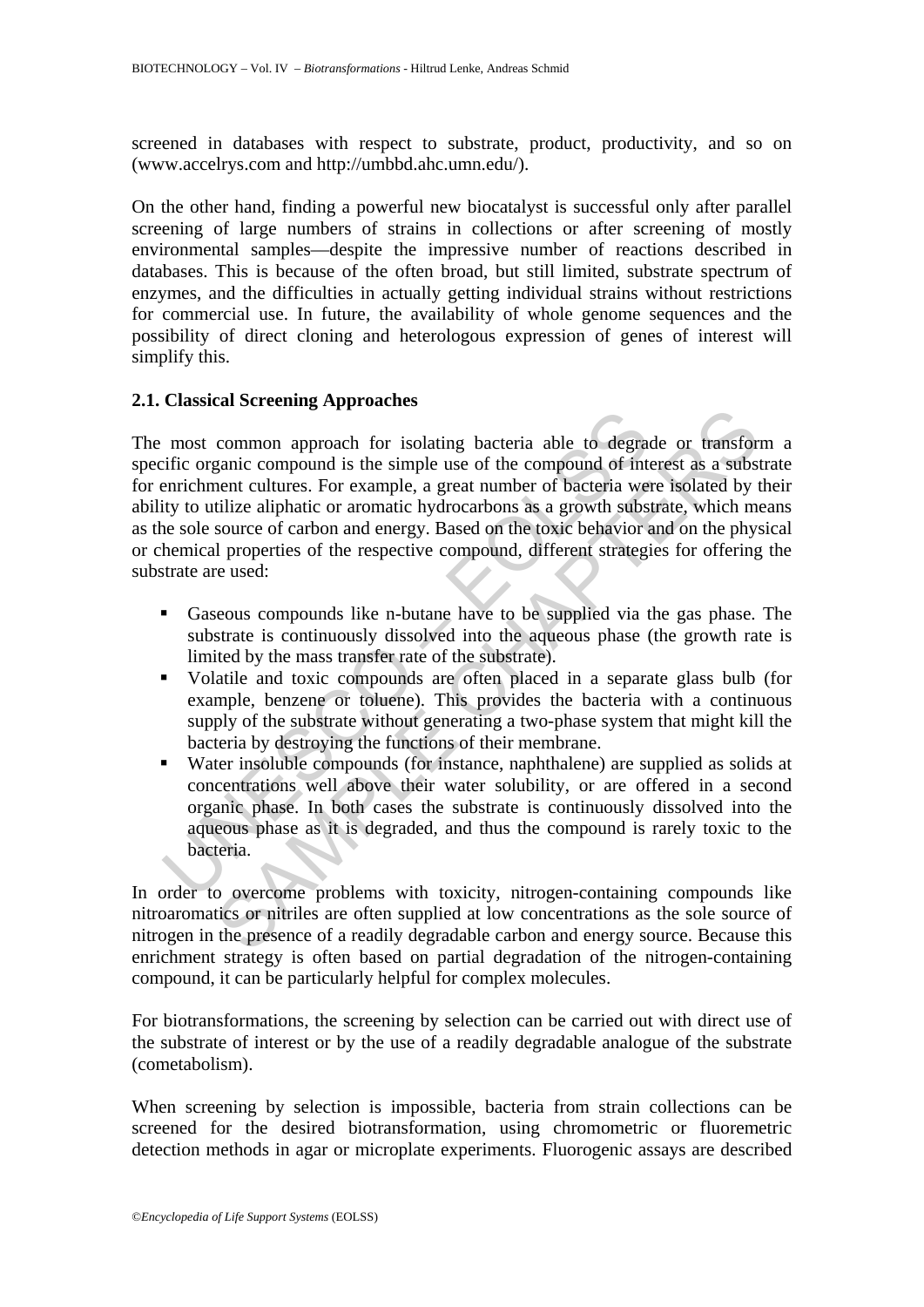for the screening of hydrolases, aldolases, and alcohol dehydrogenases. Remarkably, the latter is even an enantioselective assay. In principle, a more time-consuming screening is possible using GC, GC-MS, LC, or LC-MS methods for the analysis of the biotransformation (see also *Chemical Methods Applied to Biotechnology,* and *Physical Methods Applied to Biotechnology*). In this context it has to be mentioned that two approaches are possible. On the one hand it makes sense to screen a library of microbial catalysts using a wide range of different genera. On the other hand, if an interesting biocatalytic reaction is already described in a certain organism, it is reasonable to screen related genera and families since there are often similarities in enzymatic equipment.

In specific cases, a combination of screening by selection and screening by detection is a promising approach for biotransformations. For example, a *Rhodococcus rhodochrous* strain J1, which is used as catalyst for acrylamide production, was isolated by a combination of these methods. Acrylonitrile-utilizing bacterial strains were enriched and afterwards tested for acrylonitrile-hydrolyzing activity. In a similar manner, a collection of toluene and naphthalene degrading bacteria were screened in order to find a strain able to transform D-limonene to (+)-*trans* carveol.

bination of these methods. Acrylonitrile-utilizing bacterial straterwards tested for acrylonitrile-utilizing bacterial straterwards tested for acrylonitrile-hydrolyzing activity. In a ection of toluene and naphthalene degr In or these methods. Acrylonitrile-utilizzing bacterial strains were enricants tested for acrylonitrile-utilizzing bacterial strains were enricants tested for acrylonitrile-utilizzing bacterial strains were enricant and t A miniaturized growth system was recently developed for this purpose because even after preselection large numbers of organisms have to be screened for promising enzyme activities. This system allows maintenance, replication, and growth of microbial strains in microtiter plates without cross-contamination. After sufficient growth of the microbial strains, enzyme activities, determined by product formation, can be measured after two hours of incubation. A successful screen for oxygenases with 2000 microbial strains possessing a wide variety of catabolic activities was achieved using this method.

# **2.2. Screening by Considering Biodiversity**

In the last few years, extreme environments regarding temperature, pH, pressure, and salt concentration are increasingly used as sources for new enzymes. New technologies were developed for cultivating extremophiles, but the favored approach is cloning and expressing genes from such strains into conventional host strains in order to produce enzymes with extremophilic properties.

A crucial disadvantage of the screening by selection approach described above is the fact that most bacteria in the environment are assumed to be nonculturable by using traditional isolation and cultivation techniques. To overcome this drawback a new technology in enzyme screening is becoming increasingly important. DNA extracted from environmental, and thus uncultivated, sources can be cloned and expressed into domesticated host strains. The recombinant clones are screened for new enzyme activities with high-throughput screening methods. This recombinant approach can also be used for enzymes from known microorganisms that are difficult to handle in the laboratory. An increasing number of new enzymes have been found in environmental DNA libraries. DeSantis and coworkers isolated 120 unique nitrilases using this approach. Additionally, Lorenz and coworkers were able to isolate several new lipases, esterases, and metalloproteases as well as oxygenases. Today, this fast availability of new enzymes applies pressure for the development of high-throughput biochemical enzyme characterization methods to learn about kinetics, stabilities, and morphology.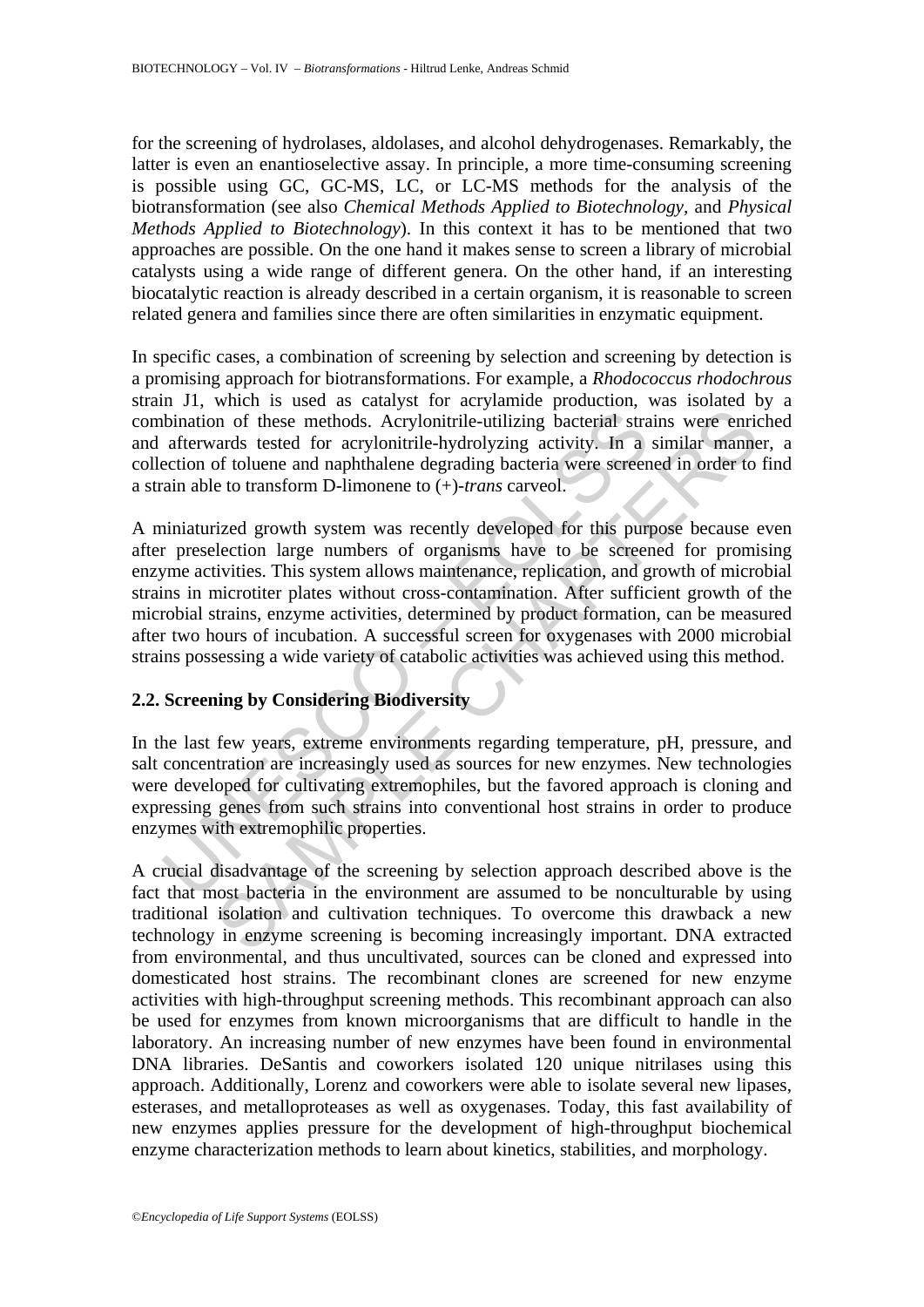- -
- -

# TO ACCESS ALL THE **40 PAGES** OF THIS CHAPTER, Visit: [http://www.eolss.net/Eolss-sampleAllChapter.aspx](https://www.eolss.net/ebooklib/sc_cart.aspx?File=E6-58-04-06)

#### **Bibliography**

Adlercreutz P. (1996). Cofactor regeneration in biocatalysis in organic media. *Biocatalysis and Biotransformation* **14**, 1–30. [The review describes numerous technologies for the regeneration of cofactors / coenzymes necessary for cost efficient application of isolated cofactor dependent enzymes in organic solvents.]

Arnold F.H. (2001). Combinatorial and computational challenges for biocatalyst design. *Nature* **409**, 253–257. [The article gives an overview about enzyme engineering at a molecular level.]

Bailey J.E. and Ollis D.F. (1986). *Biochemical Engineering Fundamentals*, Columbus, Ohio: McGraw-Hill Higher Education. [The textbook gives a comprehensive introduction to biochemical engineering.]

Banwell M.G., Blakey S., Harfoot G., and Longmore R.W. (1999). *cis*-1,2-dihydrocatechol in chemical synthesis: first synthesis of L-ascorbic acid (vitamin C) from a non-carbohydrate source. *Australian Journal of Chemistry* **52**, 137–142. [The synthesis of vitamin C from chlorobenzene-*cis*-dihydrodiol is described.]

Bickerstaff G.F. (1997). *Immobilization of Enzymes and Cells*, New Jersey: Humana Press. [The textbook is one of the most comprehensive collections of immobilization methodologies.]

Blanch H.W. and Clark D.S. (1997). *Biochemical Engineering*, New York: Marcel Dekker. [The textbook gives a comprehensive overview about fundamental and applied aspects on biochemical engineering including bioreactor design and immobilized biocatalysts.]

Bosetti A., Van Beilen J.B., Preusting H., Lageveen R.G., and Witholt B. (1992). Production of primary aliphatic alcohols with a recombinant *Pseudomonas* strain, encoding the alkane hydroxylase enzyme system. *Enzyme and Microbial Technology* **14**, 702–708. [The article describes the production of 1 alkanols from the corresponding n-alkanes in two liquid bioreactors.]

tors / coenzymes necessary for cost efficient application of isolated cofactor<br>nic solvents.]<br>Mo F.H. (2001). Combinatorial and computational challenges for biocatalys<br>257. [The article gives an overview about enzyme engin shell,<br>thus.]<br>thus:<br>thus:<br>the conversions are described in the polycality and computational<br>centere are article gives an overview about enzyme engineering at a molecular level.]<br>and Ollis D.F. (1986). *Biochemical Engineer* Boyd D.R. and Sheldrake G.N. (1998). The dioxygenase-catalyzed formation of vicinal *cis*-diols. *Natural Product Reports* **15**, 309–324. [The article gives an overview about dioxygenase-catalyzed reactions and the classification of substrates including structure, enantiopurity, and absolute configuration of 158 vicinal *cis*-dihydrodiols.]

Brink L.E.S. and Tramper J. (1985). Optimization of organic solvent in multiphase biocatalysis. *Biotechnology and Bioengineering* **27**, 1258–1269. [Fundamental investigations of two liquid-phase biocatalytic conversions are described studying the epoxidation of propene and 1-butene by free or immobilized cells.]

Bruggink A. (2001). *Synthesis of Beta-Lactam Antibiotics*: *Chemistry, Biocatalysis and Process Integration,* Dordrecht, Netherlands: Kluwer. [The textbook presents industrial developments of the chemical and biochemical processes used to manufacture of beta-lactam antibiotics.]

Bruhn C., Lenke H. and Knackmuss H.J. (1987). Nitrosubstituted aromatic compounds as nitrogen source for bacteria. *Applied and Environmental Microbiology* **53**, 208–210. [Bacteria are described that were isolated by their ability to utilize nitroaromatic compounds as sole source of nitrogen.]

Bühler B., Schmid A., Hauer B., and Witholt B. (2000). Xylene monooxygenase catalyzes the multistep oxygenation of toluene and pseudocumene to corresponding alcohols, aldehydes, and acids in *Escherichia coli* JM101. *Journal of Biological Chemistry* **275,** 10085–10092. [An *E. coli* expressing the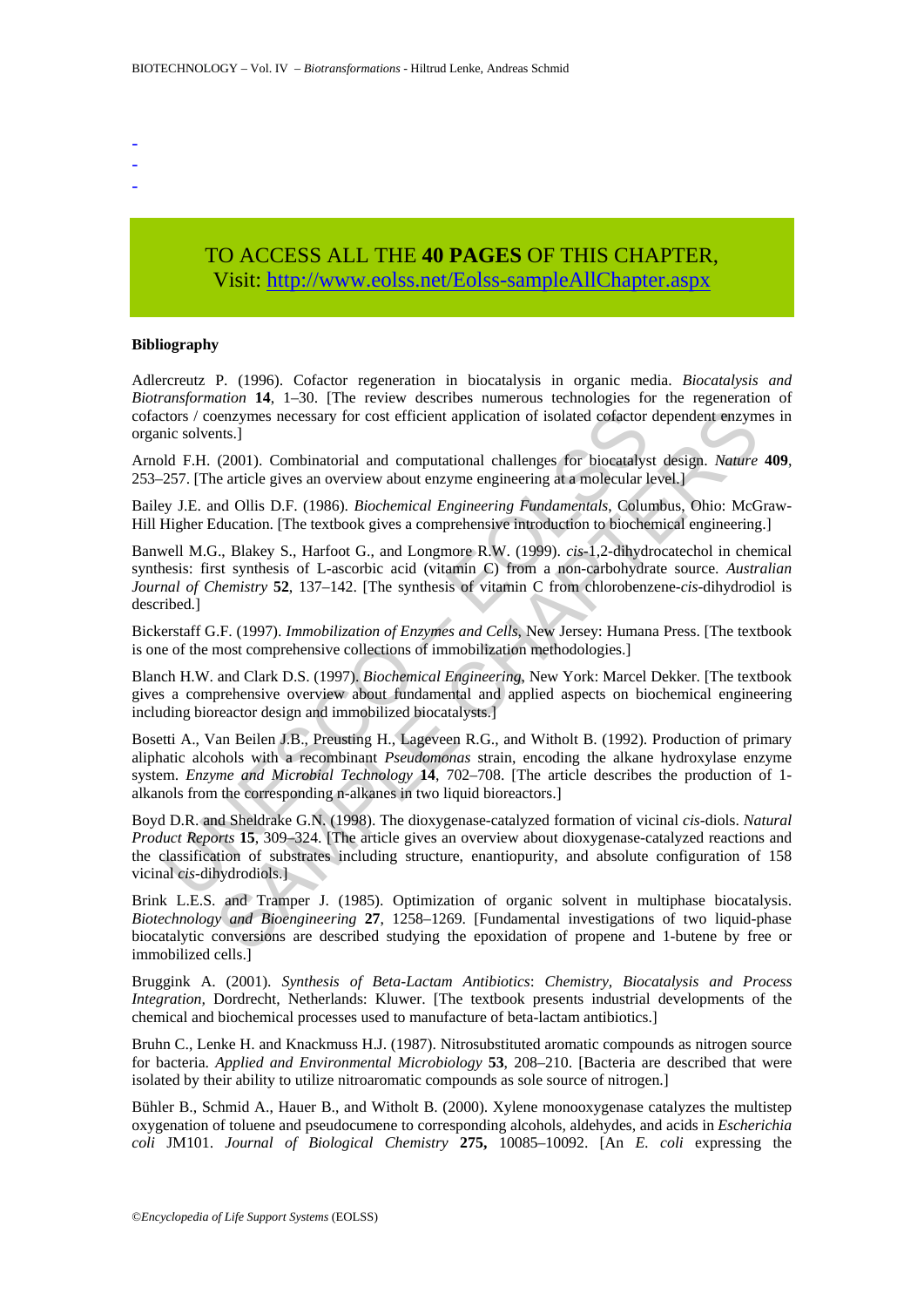monooxygenase genes xylM and xylA under the control of the alk regulatory system of *Pseudomonas oleovorans* Gpo1 is described to catalyze the multistep oxygenation of toluenes.]

Bühler B., Witholt B., Hauer B., and Schmid A. (2002). Characterization and application of xylene monooxygenase for multistep biocatalysis. *Applied and Environmental Microbiology* **68**, 560–568. [Xylene monooxygenase is used in *E. coli* for sequential hydroxylation of high concentrations of xylenes.]

Burton S.G., Cowan D.A., and Woodley J.M. (2002). The search for the ideal biocatalyst. *Nature Biotechnology* **20**, 37–45. [The review discusses recent developments of molecular technologies to search for the ideal biocatalyst for industrial applications.]

Canada K.A., Iwashita S., Shim H., and Wood T.K. (2002). Directed evolution of toluene ortho monooxygenase for enhanced 1- naphthol synthesis and chlorinated ethene degradation. *Journal of Bacteriology* **184**, 344–349. [The article describes a molecular approach to increase the enzyme activity of a toluene-2-monooxygenase able to oxidize naphthalene to 1-naphthol.]

Carrea G., Ottolina G., and Riva S. (1995). Role of solvents in the control of enzyme selectivity in organic media. *Tibtech* **13**, 63–69. [The review discusses the effects of changing the reaction medium on enzyme enantio- and regioselectivity.]

Carrea G. and Riva S. (2000). Properties and synthetic applications of enzymes in organic solvents. *Angewandte Chemie Int.Ed.Engl,* **39**, 2226–2254. [The first part of the review discusses the factors that affect activity, stability, structure, and selectivity of enzymes in organic solvents. The second part describes a number of the synthetic applications of enzymes in organic media.]

as G., Oltolma G., and Riva S. (1995). Role of solvents in the control of<br>nic media. Thereh 13, 63-69. [The review discusses the effects of changing the<br>me enantio- and regioselectivity.]<br>as G. and Riva S. (2000). Properti Itolian G., and Riva S. (1995). Role of solvents in the control of enzyme selectivition G., and Riva S. (2000). Properties and synthetic applications of enzymes in organic solver. and regiosclectivity.]<br>
at *Riva S.* (200 Cheetham P.S.J. (2000). Case studies in the application of biocatalysts for the production of (bio)chemicals. *Applied Biocatalysis, 2nd edn,* (eds. A.J.J. Straathof and P. Adlercreutz), pp. 93–152. Harwood Scientific Publishers, Reading, UK. [The article lists various industrial bioprocesses for the production of (fine) chemicals.]

Chenault H.K., Simon E.S., and Whitesides G.M. (1988). Cofactor regeneration for enzyme-catalyzed synthesis. *Biotechnology and Genetic Engineering Reviews* **6**, 221–270. [A classical review describing practically feasible regeneration systems for different cofactors/coenzymes in aqueous reaction media. ]

Cherry J.R. (2000). Directed evolution of microbial oxidative enzymes. *Current Opinion in Biotechnology* **11**, 250–254. [The article describes improved oxidative enzymes obtained via directed evolution.]

Chotani G., Dodge T., Hsu A., Kumar M., LaDuca R., Trimbur D., Weyler W., and Sanford K. (2000). The commercial production of chemicals using pathway engineering. *Biochimica et Biophysica Acta* **1543**, 434–455. [The article gives an overview about pathway engineering to improve factors necessary for the successful commercial production of chemicals.]

de Bont J.A.M. (1998). Solvent-tolerant bacteria in biocatalysis. *Tibtech* **16**, 493–499. [The article presents mechanisms of bacterial solvent tolerance and highlights the use of solvent tolerant bacteria for biocatalysis.]

DeSantis G., Zhu Z., Greenberg W.A., Wong K., Chaplin J., Hanson S.R., Farwell B., Nicholson L.W., Rand C.L., Weiner D.P., Robertson D.E., and Burk M.J. (2002). An enzyme library approach to biocatalysis: development of nitrilases for enantioselective production of carboxylic acid derivatives. *Journal of American Chemical Society* **124**, 9024–9025. [A variety of nitrilases were successfully screened from environmental DNA-libraries.]

Duda M., Kuehnle A., Lenke H., Linja L., and Sieglen U. (2000) Process for the oxidation of hydrocarbons by the use of microorganisms. (EP1149918, <http://l2.espacenet.com/espacenet/viewer?PN=EP1149918&CY=ep&LG=en&DB= EPD>. [Butanedegrading bacteria are described that can be used for the production of 1-butanol.]

Duetz W.A., Fjallman A.M., Ren S.Y., Jourdat C., and Witholt B. (2001). Biotransformation of Dlimonene to (+)*trans*-carveol by toluene-grown *Rhodococcus opacus* PWD4 cells. *Applied and Environmental Microbiology* **67,** 2829–2832. [The article presents an example where a collection of toluene- and naphthalene-degrading bacteria was successfully screened by HPLC detection]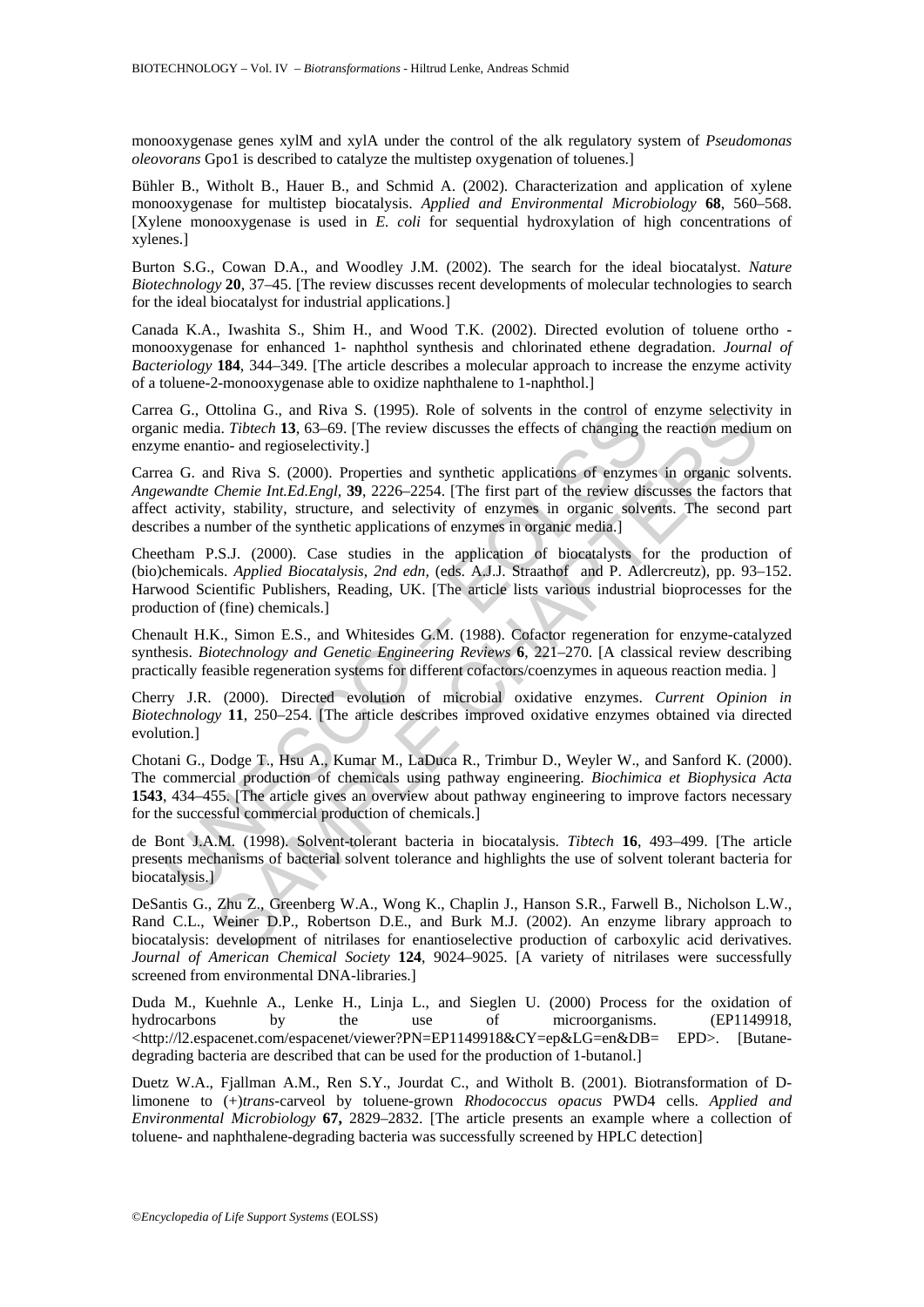Duetz W.A., Ruedi L., Hermann R., O'Connor K., Buchs J., and Witholt B. (2000). Methods for intense aeration, growth, storage, and replication of bacterial strains in microtiter plates. *Applied and Environmental Microbiology* **66**, 2641–2646. [A miniaturized growth system is described that can be used for biocatalyst screening.]

Dufour E., Tam W., Nagler D.K., Storer A.C., and Menard R. (1998). Synthesis of amidrazones using an engineered papain nitrile hydratase. *FEBS Letters* **433**, 78–82. [The article describes an example where site direct mutagenesis led to an improved nitrile hydratase.]

Ellis L.B., Hershberger C.D., Bryan E.M., and Wackett L.P. (2001). The University of Minnesota Biocatalysis/Biodegradation Database: emphasizing enzymes. *Nucleic Acids Research* **29**, 340–343. [The article gives an overview about a database that provides information on microbial catabolic enzymes and their organization into metabolic pathways.]

Ensign S.A., Small F.J., Allen J.R., and Sluis M.K. (1998). New roles for  $CO<sub>2</sub>$  in the microbial metabolism of aliphatic epoxides and ketones. *Archives of Microbiology* **169**, 179–187. [The articles describes investigations on the degradative pathway of short-chain aliphatic epoxides and ketones by *Xanthobacter* strain Py2.]

Faber K. (2000). *Biotransformations in Organic Chemistry*, *4th edn*. Berlin, Heidelberg, and New York: Springer-Verlag. [The textbook gives an excellent introduction to the use of biocatalysts including principles of stereoselective transformations, kinetics, and enzyme nomenclature. Different types of reactions according to the reaction principle are described.]

*hobacter* strain Py2.]<br>
Ir K. (2000). *Biotransformations in Organic Chemistry*, 4th edn. Berlin, Heidager-Verlag. [The textbook gives an excellent introduction to the use of tiples of stereoselective transformations, ki Strain Py2.]<br>
Strain Py2.]<br>
(00). *Biotransformations in Organic Chemistry, 4th edn.* Berlin, Heidelberg, and New Youter stresselective transformations, kinetics, and enzyme nomenclature. Different type stree<br>
streepselec Flickinger M.C. and Drew S.J. (1999). *Encyclopedia of Bioprocess Technology: Fermentation Biocatalyis and Bioseparation*. New York: Wiley. [The textbook presents the applications and established theories in biotechnology focusing on industrial applications of fermentation, biocatalysis and bioseparation.]

Garcia A.A., Kim D.H., Whited G., Kwart L., Anthony W. and Downie C. (1994). Recovery of a cyclic diol produced via biocatalysis. *Isolation and Purification* **2**, 19–25. [The article outlines the use of hydrolyzed polymer adsorbents for the recovery of a *cis*-dihydrodiol from fermentation broth.]

Ghisalba O. (2000). Biocatalyzed reactions. *New Trends in Synthetic Medicinal Chemistry* (ed. F. Gualtieri), pp. 189–219. Weinheim, Germany: Wiley-VCH. [This excellent review describes the scope of bicatalysis from the point of view of a pharmaceutical company, written with great insight in limitations and perspectives. Examples are given to illustrate the arguments.]

Hagedorn S. (1985) Strain of *Pseudomonas putida* for producing an intermediate compound in the production of *para-cresol.* (US 4,542,100; <http://patft.uspto.gov/netacgi/nph-Parser?Sect1=PTO1&Sect2=HITOFF&d=PALL&p=1&u=/

netahtml/srchnum.htm&r=1&f=G&l=50&s1=4,542,100.WKU.&OS=PN/4,542,100&RS=PN/4,542,100>) . [A process is presented where 4-methylcyclohexa-3,5-dien-1,2-diol-1-carboxylic acid produced with a *Pseudomonas putida* strain is converted to *p*-cresol.]

Harrop A.J., Woodley J.M., and Lilly M.D. (1992). Production of naphthalene-*cis*-glycol by *Pseudomonas putida* in the presence of organic solvents. *Enzyme and Microbial Technology* **14**, 725–730. [The effect of water-immiscible organic solvents were investigated for the oxidation of naphthalene by *Pseudomonas putida.*]

Hashimoto S. and Ozaki A. (1999). Whole microbial cell processes for manufacturing amino acids, vitamins or ribonucleotides. *Current Opinion in Biotechnology* **10**, 604–608. [A description of processes for basic and classical fine chemicals with a focus on Japanese companies.]

He Z. and Spain J.C. (2000). Reactions involved in the lower pathway for degradation of 4- nitrotoluene by *Mycobacterium* strain HL 4-NT-1. *Applied and Environmental Microbiology* **66**, 3010–3015. [The paper describes the ring cleavage reaction in the degradation of 4-nitrotoluene that can be used for the production of picolinic acids.]

Held M., Suske W., Schmid A., Engesser K.H., Kohler H.P., Witholt B., and Wubbolts M.G. (1998). Preparative scale production of 3-substituted catechols using a novel monooxygenase from *Pseudomonas azelaica* HBP 1. *Journal of Molecular Catalysis B: Enzymatic* **5**, 87–93. [The articles gives an overview about catechols as synthons for pharmaceuticals and describes a monooxygenase useful for the production of 3-substituted catechols.]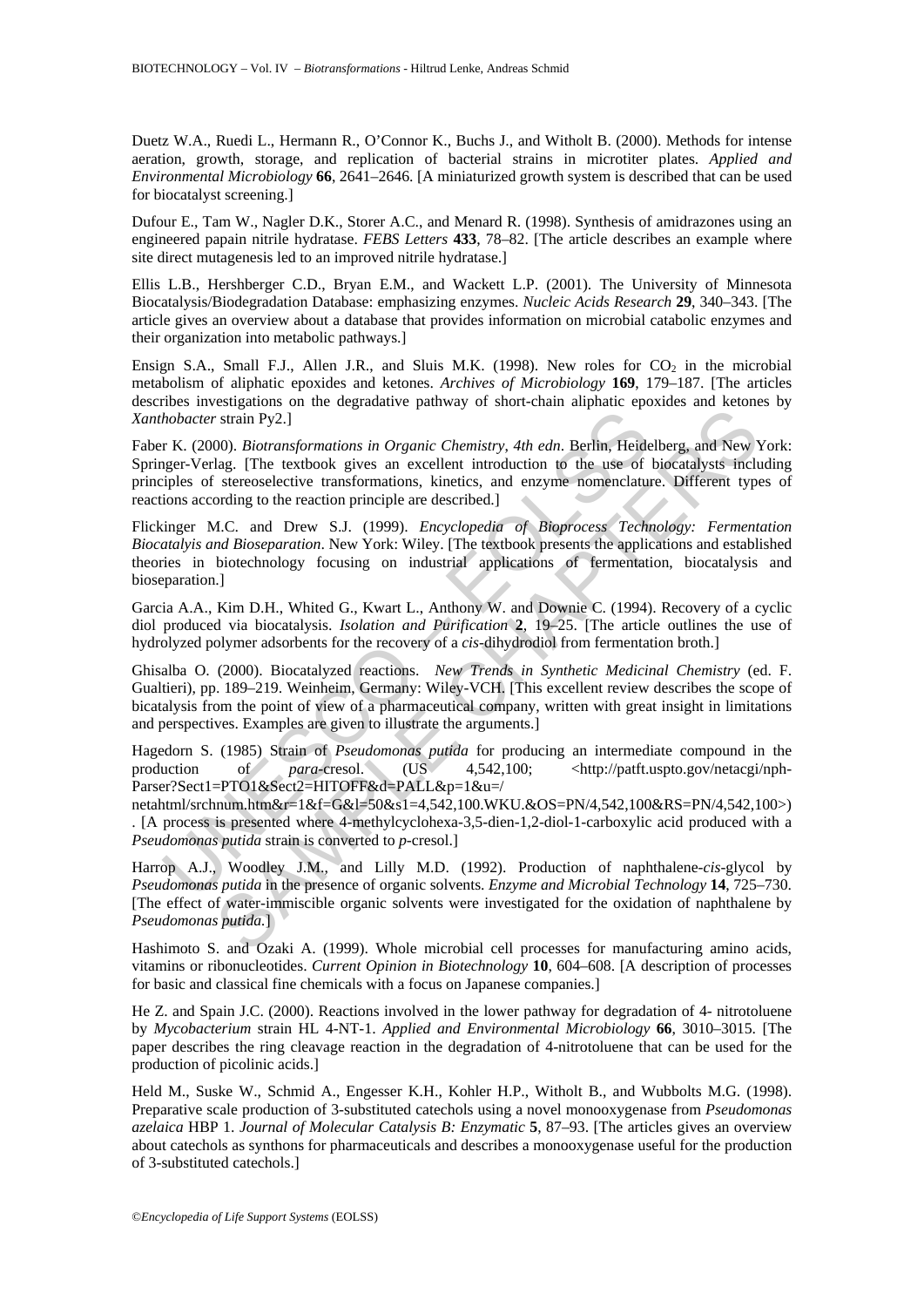Held M., Schmid A., Kohler H.P.E., Suske W., Witholt B., and Wubbolts M.G. (1999). An integrated process for the production of toxic catechols from toxic phenols based on a designer biocatalyst. *Biotechnology and Bioengineering* **62,** 641–648. [The production of 3-substituted catechols is described using a recombinant *E. coli* strain expressing a monooxygenase. Solid absorption materials are used for *in situ* product recovery.]

Hirai T., Fukumasa M., Nishiyama I., Yoshizawa A., Shiratori N., Yokoyama A., and Yamana M. (1991). New ferroelectric crystal having 2-methyalkanoyl group. *Ferroelectrics* **114**, 251–257. [The article gives an example that aliphatic epoxides as chiral intermediates can be used for technical applications.]

Hirose Y., Kariya K., Sasaki J., Kurono Y., Ebike H., and Achiwa K. (1992). Drastic solvent effect on lipase-catalyzed enantioselective hydrolysis of prochiral 1,4-dihydropyridines. *Tetrahedron Letters* **33**, 7157–7160. [The article gives an example where the enantioselectivity of the reaction is dependent on the solvent used.]

Hollmann F., Schmid A., and Steckhan E. (2001). First synthetic application of a monooxygenase employing indirect electrochemical NADH regeneration. *Angewandte Chemie Int.Ed.Engl.* **40**, 169–171. [A method for electrical coupling the reduction of NAD<sup>+</sup> for highly selective enzymatic hydroxylations to a cathode.]

Hudlicky T., Gonzales D., and Gibson D.T. (1999). Enzymatic dihydroxylation of aromatics in enantioselective synthesis: expanding asymmetric methodology. *Aldrichimica Acta* **32**, 35–62. [Excellent overview about the formation of vicinal *cis*-dihydrodiols and their use in asymmetric synthesis including a list of 164 *cis*-dihydrodiols produced by dioxygenase catalyzed reactions.]

Kaiser J.P., Feng Y., and Bollag J.M. (1996). Microbial metabolism of pyridine, quinoline, acridine, and their derivatives under aerobic and anaerobic conditions. *Microbiological Reviews* **60**, 483–498. [The article reviews the biodegradation of heterocyclic aromatic compounds under aerobic and anaerobic conditions with emphasis on metabolic pathways.]

Karumanchi R.S., Doddamane S.N., Sampangi C., and Todd P.W. (2002). Field-assisted extraction of cells, particles and macromolecules. *Trends in Biotechnology* **20**, 72–78. [The article describes the potential of field-assisted separations providing a major improvement in bioseparation.]

ethod for electrical coupling the reduction of NAD<sup>+</sup> for highly selective enzyn<br>hode.]<br>hode.]<br>ticky T., Gonzales D., and Gibson D.T. (1999). Enzymatic dihydroxylactive synthesis: expanding asymmetric methodology. *Aldrich* or electrical coupling the reduction of NAD' for highly selective enzymatic hydroxylation<br>
Conzales D., and Gibson D.T. (1999). Enzymatic dihydroxylation of aromatic<br>
view synthesis: expanding asymmetric methodology. Aldr Kataoka M., Sri Rohani L.P., Wada M., Kita K., Yanase H., Urabe I., and Shimizu S. (1998). *Escherichia coli* transformant expressing the glucose dehydrogenase gene from *Bacillus megaterium* as a cofactor regenerator in a chiral alcohol production system. *Bioscience Biotechnology and Biochemistry* **62**, 167– 169. [The article presents an example of the use of a recombinant *E. coli* co-expressing reductase and NADPH-regenerating glucose dehydrogenase.]

Keller K., Friedmann T., and Boxman A. (2001). The bioseparation needs for tomorrow. *Trends in Biotechnology* **19**, 438–441. [Developments of efficient, economical, and selective separation methods are discussed for successful commercialization of bioprocesses.]

Kiener A. (1992). Enzymatic oxidation of methyl groups on aromatic heterocycles: a versatile method for the preparation of heteroaromatic carboxylic acids. *Angewandte Chemie Int.Ed.Engl.* **31**, 774–775. [The article describes the biocatalytic part of an industrial process run by Lonza AG (CH) for the production of heterocyclic aromatic acids as synthons for pharmaceuticals.]

Klibanov A.M. (2001). Improving enzymes by using them in organic solvents. *Nature* **409**, 241–246. [The article summarizes the knowledge of the past 15 years about improving enzymes by using them in organic solvents.]

Kumamaru T., Suenaga H., Mitsuoka M., Watanabe T., and Furukawa K. (1998). Enhanced degradation of polychlorinated biphenyls by directed evolution of biphenyl dioxygenase. *Nature Biotechnology* **16**, 663–666. [The article demonstrated an improved activity towards various substrates after DNA shuffling of homologous genes.]

Layh N., Stolz A., Böhme J., Effenberger F., and Knackmuss H.J. (1994). Enantioselective hydrolysis of racemic naproxen nitrile and naproxen amide to *S*-naproxen by new bacterial isolates. *Journal of Biotechnology* **33,** 175–182. [Bacteria are described that were isolated by the ability to utilize nitrile and amides as sole source of nitrogen.]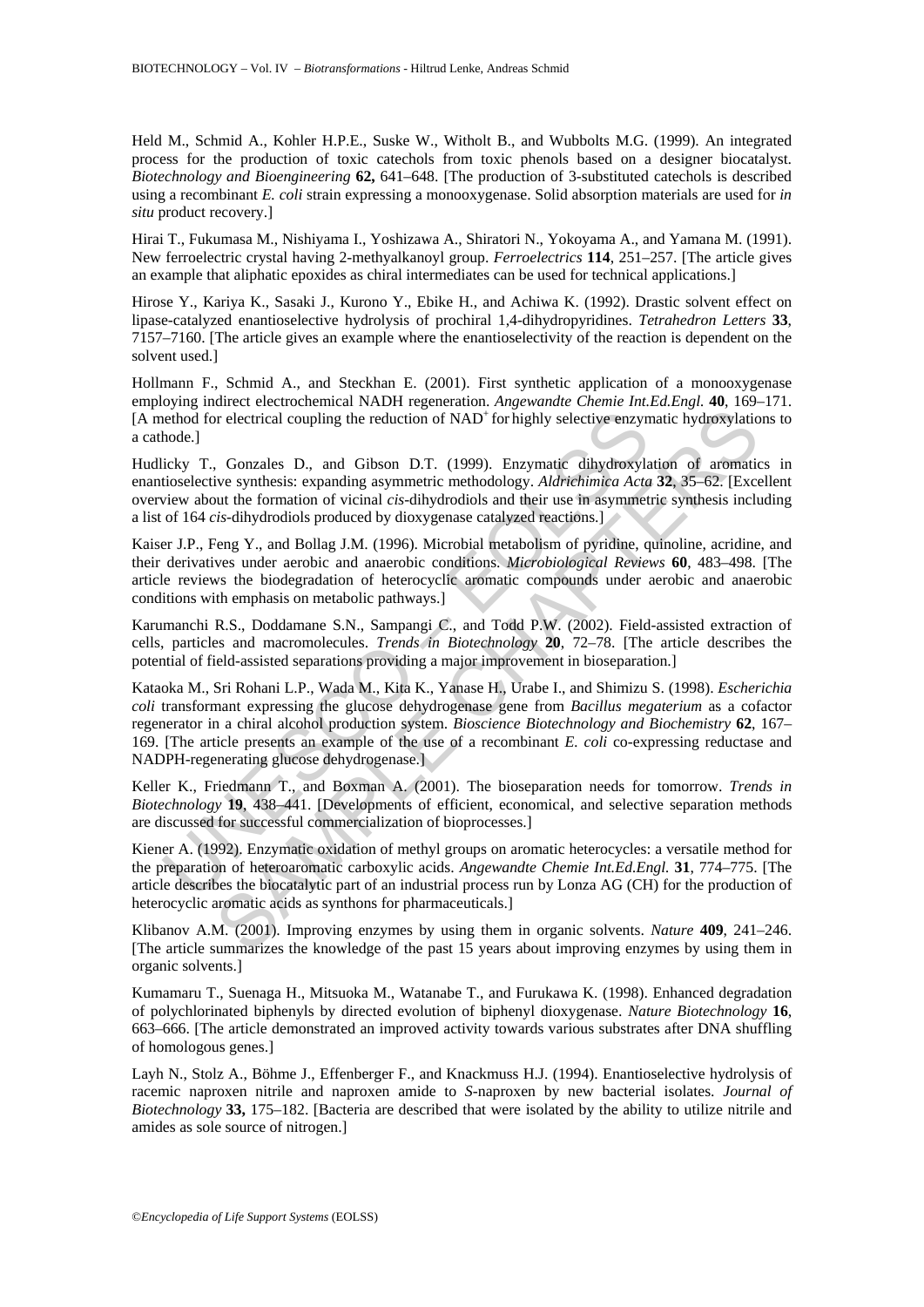Lendenmann U. and Spain J.C. (1996). 2-aminophenol 1,6-dioxygenase: a novel aromatic ring cleavage enzyme purified from *Pseudomonas pseudoalcaligenes* JS45. *Journal of Bacteriology* **178**, 6227–6232. [The enzyme characterized can be used fro the production of picolinic acids.]

Leonida M.D. (2001). Redox enzymes used in chiral syntheses coupled to coenzyme regeneration. *Current Medical Chemistry* **8,** 345–369. [The review discusses the objectives of cofactor regeneration for the applicability of enzymatic redox reactions for organic synthesis.]

Li Z., Feiten H.J., Van Beilen J.B., Duetz W., and Witholt B. (1999). Preparation of optically active Nbenzyl-3-hydroxypyrrolidine by enzymatic hydroxylation. *Tetrahedron-Asymmetry* **10**, 1323–1333. [The article demonstrates that alkane-degrading bacteria can be used for biohydroxylations.]

Liese A. and Filho M.V. (1999). Production of fine chemicals using biocatalysis. *Current Opinion in Biotechnology* **10**, 595–603. [The article discusses recent advances in industrial biocatalysis including the use of cofactor-dependent oxidoreductases as isolated enzymes.]

Liese A., Seelbach K., and Wandrey C. (2000). *Industrial Biotransformations*, Weinheim, Germany: Wiley-VCH. [The excellent textbook presents applied biotransformations including enzyme characteristics and process descriptions.]

Loida P.J. and Sligar S.G. (1993). Engineering cytochrome P-450cam to increase the stereospecificity and coupling of aliphatic hydroxylation. *Protein Engineering* **6**, 207–212. [The article describes an example where site direct mutagenesis led to an improved haem monooxygenase.

Lorenz P., Liebton K., Niehaus F., Köhler B., Wolf M., Eck J., and Zinke H. (2001). *The mMetagenome: - aA cChallenging sSource for eEnzyme dDiscovery.,* Darmstadt, Germany: BioTrans 2001, Darmstadt, Germany. [Lipases, esterases, metalloproteases, and oxygenases were successfully screened from environmental DNA-libraries.]

y-VCH. [The excellent textbook presents applied biotransformations<br>at P.J. and Sligar S.G. (1993). Engineering cytochrome P-450cam to increase the and process descriptions.]<br>a P.J. and Sligar S.G. (1993). Engineering cytoc [The excellent textbook presents applied biotransformations including en:<br>
The excellent textbook presents applied biotransformations including en:<br>
as and process descriptions.]<br>
d Sligar S.G. (1993). Engineering eytochr Lorenz P., Liebton K., Niehaus F., and Eck J., (2002). Screening for novel enzymes for biocatalytic processes: assessing the metagenome as a resource of novel functional sequence space. *Current Opinion in Biotechnology* 13, 572-577. [The articles focuses on the recognition of non-cultivated and, in particular, on prokaryotic microorganisms as dominant forms of life on earth and resource of novel valuable enzymes.]

Lye G.J. and Woodley J.M. (1999). Application of *in situ* product-removal techniques to biocatalytic processes. *Trends in Biotechnology* **17**, 395–402. [The article discusses the need for *in situ* productremoval and the process research for its implementation.]

Madigan M.T. and Marrs B.L. (1997). Extremophiles. *Scientific American* **276**, 82–87. [Extreme environments can be used as sources for new enzymes.]

Manzoni M. and Rollini N. (2002). Biosynthesis and biotechnological production of statins by filamentous fungi and application of these cholesterol-lowering drugs. *Applied Microbiology and Biotechnology* **58,** 555–564. [The biotechnological application, productivity and perspectives of fungi which are not growing in suspension are presented and discussed.

May O., Nguyen P.T., and Arnold F.H. (2000). Inverting enantioselectivity by directed evolution of hydantoinase for improved production of L-methionine. *Nature Biotechnology* **18**, 317–320. [The hydantoinase process for production of L-methionine was improved by the use of random mutagenesis and saturation mutagenesis.]

McClay K., Fox B.G., and Steffan R.J. (2000). Toluene monooxygenase-catalyzed epoxidation of alkenes. *Applied and Environmental Microbiology* **66**, 1877–1882. [An *E. coli* strain expressing a cloned toluene-4-monooxygenase was shown to oxidize a variety of alkenes to the corresponding epoxides.]

Meulenberg R. and de Bont J.A.M. (1995). Microbial production of catechols from nitroaromatic compounds. *Biodegradation of Nitroaromatic Compounds* (ed. J.C. Spain), pp. 37–52. New York, London: Plenum Press. [The article summarizes the research aimed at the production of catechols from nitroaromatic compounds.]

Michels P.C. and Rosazza J.P.N. (1999). Methods for biocatalysis and biotransformation. *Manual of Industrial Microbiology and Biotechnology, 2nd edn* (eds. A.L. Demain and J.E. Davies), pp. 165-180 Washington DC: ASM Press. [The article gives an excellent overview about methodologies required to develop a successful industrial biocatalytic process.]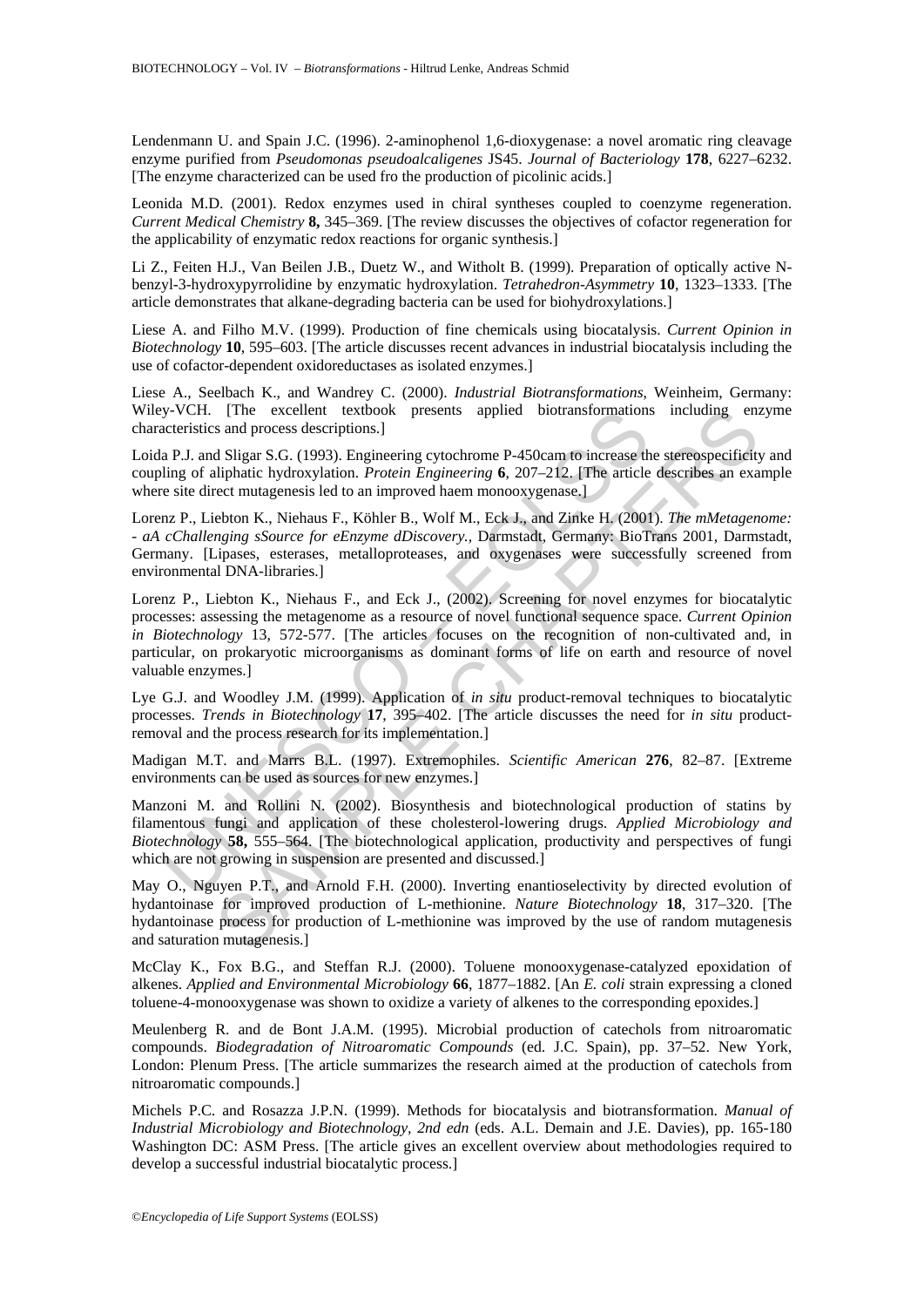Miura A. and Dalton H. (1995). Purification an characterization of the alkene monooxygenase from *Nocardia corallina* B-276. *Bioscience Biotechnology and Biochemistry* **59**, 853–859. [The alkene monooxygenase is capable of stereospecific epoxidation of alkenes.]

Nickerson D.P., Harford-Cross C.F., Fulcher S.R., and Wong L.L. (1997). The catalytic activity of cytochrome P450cam towards styrene oxidation is increased by site-specific mutagenesis. *FEBS Letters* **405**, 153–156. [Improving the activity of a haem monooxygenase towards an unnatural substrate showed the effectiveness of site-specific mutagenesis.]

Nikolova P. and Ward O.P. (1993). Whole cell biocatalysis in nonconventional media. *Journal of Industrial Microbiology* **12**, 76–86. [The article reviews biocatalytic reactions carried out by whole cells in nonconventional media.]

Nishino S.F. and Spain J.C. (1993) Degradation of nitrobenzene by a *Pseudomonas pseudoalcaligenes*. *Applied and Environmental Microbiology* **59**, 2520–2525. [The enzymes that can be used for the production of aminophenols are described in detail.]

Nishino S.F., Spain J.C. and He Z. (2000). Strategies for aerobic degradation of nitroaromatic compounds by bacteria: process discovery to field application. *Biodegradation of Nitroaromatic Compounds and Explosives* (eds. J.C. Spain, J.B. Hughes, and H.J. Knackmuss), pp. 7–62. Boca Raton, USA: CRC Press LCC. [Degradative pathways of nitroaromatic compounds are presented including biocatalytic applications.]

Ino. S.P., Spann J.C. and He Z. (2000). Strategies for aeroloc degradation of nution<br>acteria: process discovery to field application. *Biodegradation of Nitroaron*<br>orives (eds. J.C. Spain, J.B. Hughes, and H.J. Knackmuss), Spain 1.C. and He Z. (2000). Strategies for acredio degradation of nitroaromatic compounds<br>sprocess discovery to field application. *Biodegradation of Nitroaromatic Compounds*<br>ds. J.C. Spain, J.B. Hughes, and H.J. Knackmu Nishino S.F., Spain J.C., Duetz W., and Witholt B. (2001). Production of phenylacetylene picolinic acid from diphenylacetylene by a toluene-degrading *Acinetobacter*. ASM Conference on Biodegradation, Biotransformation, and Biocatalysis (B3), Puerto Rico, USA, 2001. [The successful screening of toluene degrading organisms led to the isolation of a bacterial strain that can be used for the production of picolinic acids.]

Ogawa J. and Shimizu S. (1999). Microbial enzymes: new industrial applications from traditional screening methods. *Trends in Biotechnology* **17**, 13–21. [The review summarizes the industrial enzymes derived from traditional screening including the screening strategies.]

Ogawa J. and Shimizu S. (2002). Industrial microbial enzymes: their discovery by screening and use in large-scale production of useful chemicals in Japan. *Current Opinion in Biotechnology* **13**, 367–375. [The review presents larges-scale production processes recently established in Japan that use microbial enzymes obtained through screening from nature.]

Olsen R.H., Kukor J.J., and Kaphammer B. (1994). A novel toluene-3-monooxygenase pathway cloned from *Pseudomonas pickettii* PKO1. *Journal of Bacteriology* **176**, 3749–3756. [The article describes the characterization of a monooxygenase that catalyzes the regioselective oxidation of toluene to *m*-cresol.]

Oppenheim S.F., Studts J.M., Fox B.G., and Dordick J.S. (2001). Aromatic hydroxylation catalyzed by toluene 4-monooxygenase in organic solvent/aqueous buffer mixtures. *Applied Biochemistry and Biotechnology* **90**, 187–197. [The catalytic function and stability of a purified toluene 4-monooxygenase was investigated in the presence of various organic solvents.]

Panke S., de L., V, Kaiser A., Witholt B., and Wubbolts M.G. (1999). Engineering of a stable whole-cell biocatalyst capable of (*S*)-styrene oxide formation for continuous two-liquid-phase applications. *Applied and Environmental Microbiology* **65**, 5619–5623. [Recombinant strains of *Pseudomonas putida* carrying genetic expression cassettes with xylene oxygenase- and styrene monooxygenase-encoding genes were shown to oxidize styrene in a continuous two-liquid-phase system.]

Panke S., Held M., Wubbolts M.G., Witholt B., and Schmid A. (2002). Pilot-scale production of (*S*) styrene oxide from styrene by recombinant *Escherichia coli* synthesizing styrene monooxygenase. *Biotechnology and Bioengineering* **80**, 33–41. [The article presents a successful pilot-scale application of recombinant *E. coli* as the catalyst for epoxidation in an organic/aqueous reaction medium.]

Panke S. and Wubbolts M.G. (2002). Enzyme technology and bioprocess engineering. *Current Opinion in Biotechnology* **13**, 111–116. [The review discusses recent developments in enzyme technology for chemical synthesis focusing on dynamic kinetic resolution, enzyme reactions in organic solvents and two liquid-phase systems, and on the use of ionic liquids as reaction medium.]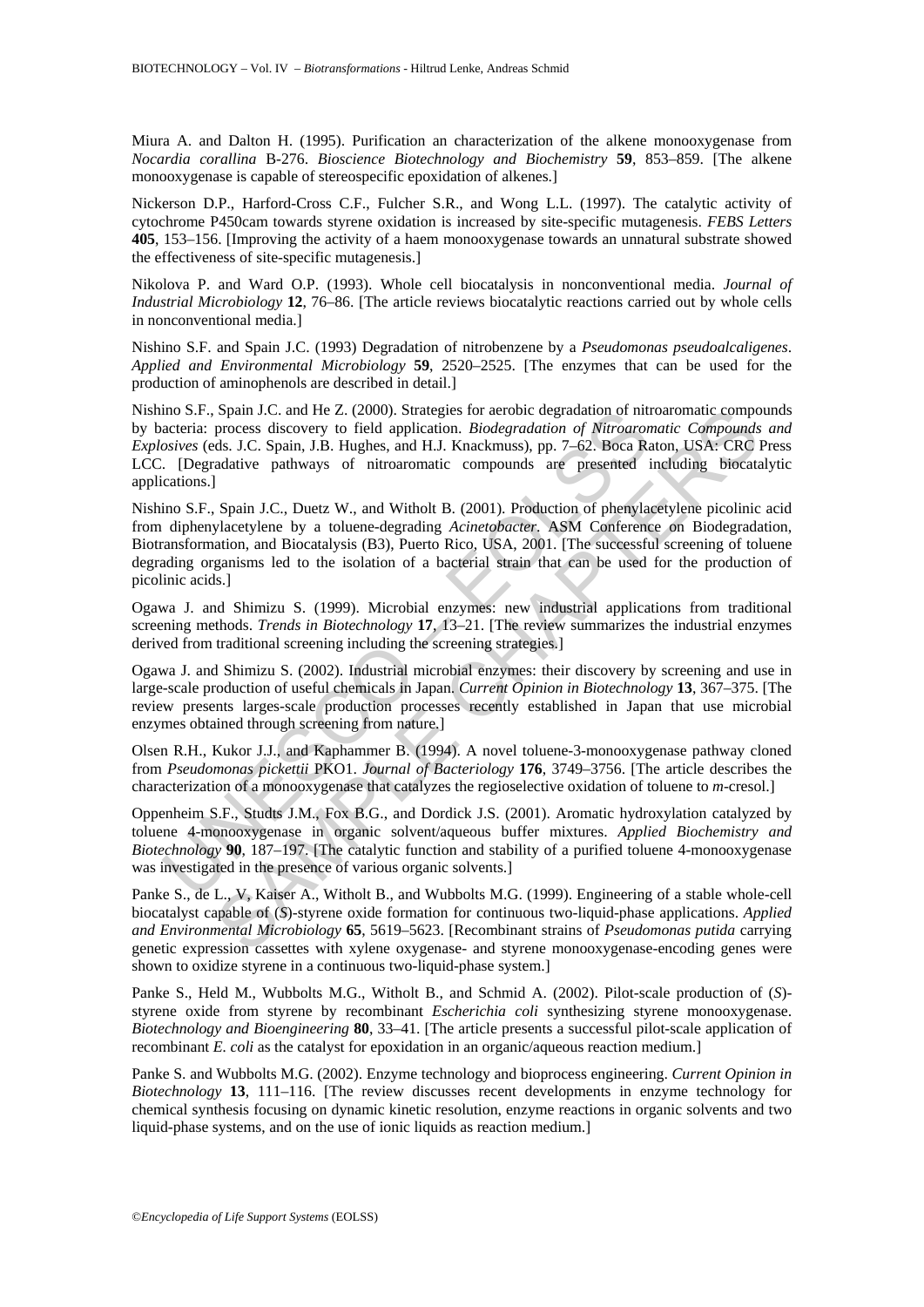Parales R.E., Lee K., Resnick S.M., Jiang H., Lessner D.J., and Gibson D.T. (2000). Substrate specificity of naphthalene dioxygenase: effect of specific amino acids at the active site of the enzyme. *Journal of Bacteriology* **182**, 1641–1649. [Site-directed mutagenesis was used to determine the contributions of several active-site residues of naphthalene dioxygenase.]

Patel R.N. (2001). Biocatalytic synthesis of intermediates for the synthesis of chiral drug substances. *Current Opinion in Biotechnology* **12**, 587–604. [The article provides examples of the use of enzymes for the synthesis of chiral intermediates for drugs in development.]

Pikus J.D., Studts J.M., McClay K., Steffan R.J., and Fox B.G. (1997). Changes in the regiospecificity of aromatic hydroxylation produced by active site engineering in the diiron enzyme toluene 4 monooxygenase. *Biochemistry* **36**, 9283–9289. [Site-directed mutagenesis was used to study the contributions of active site residues of toluene 4-monooxygenase.]

Rasor J.P. and Voss E. (2001). Enzyme-catalyzed processes in pharmaceutical industry. *Applied Catalysis A: General* **221**, 145–158. [The review lists and discusses selected application examples of biotransformations for pharmaceutical applications.]

Iy J., Lee C., Neeper M., Greasham R., and Zhang J. (1999). Development of a<br>roduction of *cis-1S,2R-indandiol* from indene by recombinant *Escherichia cobiology and Biotechnology* 51, 614–620. [A recombinant *E. coli stra* E C., Neeper M., Greasham R., and Zhang J. (1999). Development of a bioconversion pro<br>
c., Neeper M., Greasham R., and Zhang J. (1999). Development of a bioconversion pro<br>
of cas-15,2R-indandiol from indene by recombinant Reddy J., Lee C., Neeper M., Greasham R., and Zhang J. (1999). Development of a bioconversion process for production of *cis*-1*S*,2*R*-indandiol from indene by recombinant *Escherichia coli* constructs. *Applied Microbiology and Biotechnology* **51**, 614–620. [A recombinant *E. coli* strain expressing the genes for toluene-2,3-dioxygenase and dihydrodiol dehydrogenase of *Pseudomonas putida* can be used for the production of *cis*-1*S*,2*R*-indandiol.]

Reetz M.T., Zonta A., Schimossek K., Liebton K., and Jaeger K.E. (1997). Creation of enantioselective biocatalysts for organic chemistry by *in-vitro* evolution. *Angewandte Chemie Int.Ed.Engl.* **36**, 2830–2832. [The article describes an improved *S*-enantioselectivity of a lipase that was altered using error-prone PCR.]

Resnick S.M., Lee K., and Gibson D.T. (1996). Diverse reactions catalyzed by naphthalene dioxygenase from *Pseudomonas* sp. strain NCIB 9816. *Journal of Industrial Microbiology* **17**, 438–457. [The diverse oxidation reactions catalyzed by naphthalene dioxygenase are described that can be used for the production of chiral synthons.]

Riesenberg D. and Guthke R. (1999). High-cell-density cultivation of microorganisms. *Applied Microbiology and Biotechnology* **51**, 422–430. [The article gives an overview about high-cell-density fermentations with different microorganisms.]

Salter G.J. and Kell D.B. (1995). Solvent selection for whole cell biotransformations in organic media. *Critical Reviews in Biotechnology* **15**, 139–177. [The review focuses on whole cell biotransformations in organic media with special emphasis on the mechanisms and physical bases of solvent toxicity and on the use of appropriate indicators and predictors for solvent selection.]

Schenzle A., Lenke H., Spain J.C., and Knackmuss H.J. (1999a). Chemoselective nitro group reduction and reductive dechlorination initiate degradation of 2-chloro-5-nitrophenol by *Ralstonia eutropha* JMP134. *Applied and Environmental Microbiology* **65**, 2317–2323. [The chemoselective reduction of nitro groups leading to the formation of hydroxylaminoaromatic compounds is described.]

Schenzle A., Lenke H., Spain J.C., and Knackmuss H.J. (1999b). 3-Hydroxylaminophenol mutase from *Ralstonia eutropha* JMP134 catalyzes a Bamberger rearrangement. *Journal of Bacteriology* **181**, 1444– 1450. [The rearrangement of hydroxylaminoaromatic compounds by a mutase is an important step in the bioproduction of aminophenols.]

Schiraldi C. and De Rosa M. (2002). The production of biocatalysts and biomolecules from extremophiles. *Trends in Biotechnology* 20, 515–521. [The article describes recent developments in the production of biomass and related enzymes and biomolecules from extremophile sources.]

Schleper C., Swanson R.V., Mathur E.J., and DeLong E.F. (1997). Characterization of a DNA polymerase from the uncultivated psychrophilic archaeon Cenarchaeum symbiosum. *Journal of Bacteriology* **179**, 7803–7811. [The article describes a successful example where a new enzyme activity was screened from non-culturable microorganisms.]

Schmid A., Kollmer A., Mathys R.G., and Witholt B. (1998). Developments toward large-scale bacterial bioprocesses in the presence of bulk amounts of organic solvents. *Extremophiles* **2,** 249–256. [The article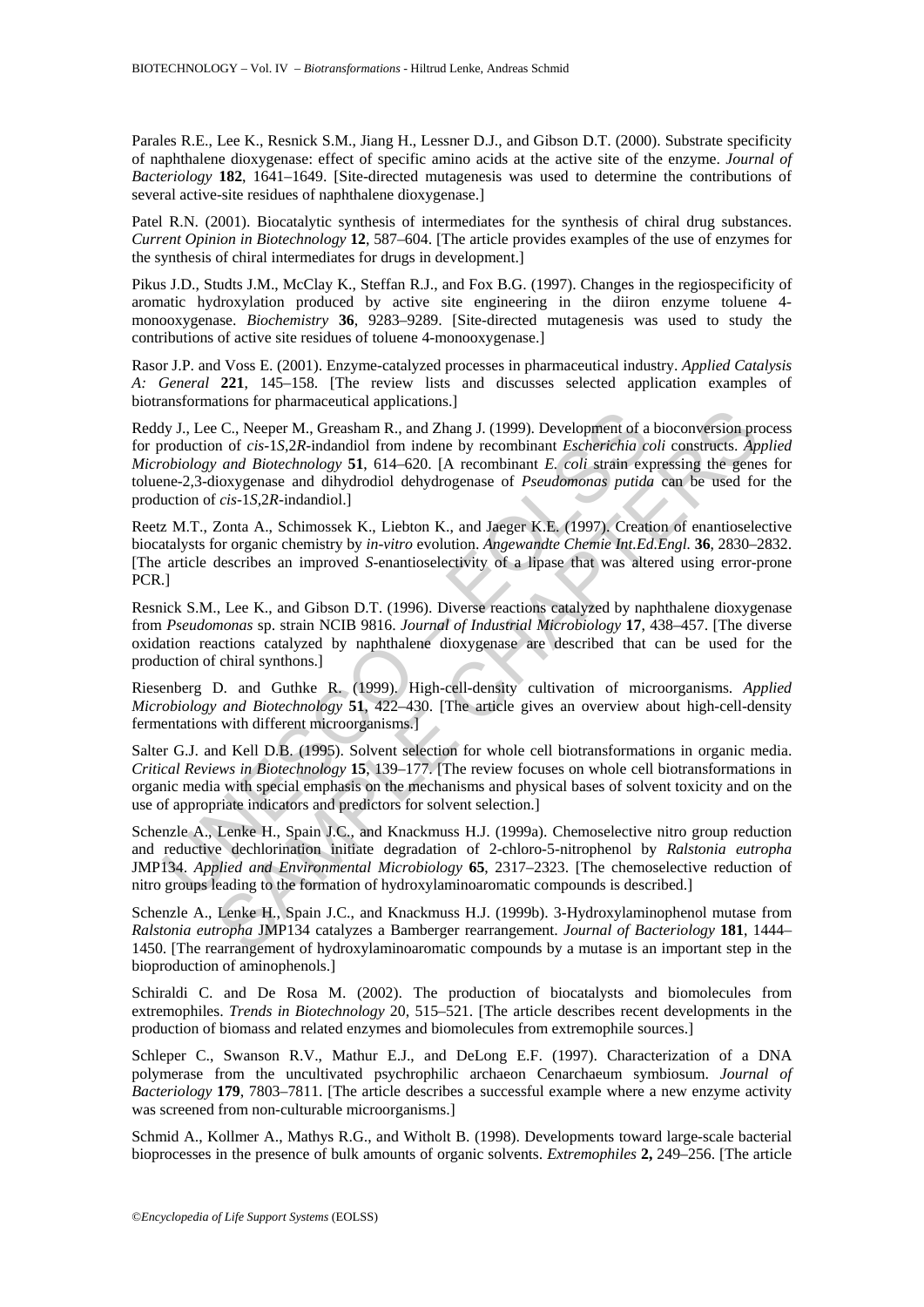discusses fundamental questions using two-liquid processes and describes the development of a highpressure, explosion proof bioreactor system.]

Schmid A., Dordick J.S., Hauer B., Kiener A., Wubbolts M., and Witholt B. (2001). Industrial biocatalysis today and tomorrow. *Nature* **409**, 258–268. [The article gives an overview about current use and future trends of biocatalysis in chemical industry discussed by the use of process examples of BASF, DSM, and Lonza.]

Schulze B. and Wubbolts M.G. (1999). Biocatalysis for industrial production of fine chemicals. *Current Opinion in Biotechnology* **10**, 609–615. [Main industrial applications of biocatalysts and recent developments to perform resolutions of racemic mixtures, dynamic kinetic resolutions, or asymmetric syntheses are outlined.]

Shields M.S., Montgomery S.O., Chapman P.J., Cuskey S.M., and Pritchard P.H. (1989). Novel pathway of toluene catabolism in the trichloroethylene-degrading bacterium G4. *Applied and Environmental Microbiology* **55**, 1624–1629. [The article describes the characterization of a monooxygenase that catalyzes the regioselective oxidation of toluene to *o*-cresol.]

Shiratori N., Yoshizawa A., Nishiyama I., Fukumasa M., Yokoyama A., and Hirai T. (1991). New ferrolytic liquid crystals having 2-fluoro-2-methyl alkanoyloxy group. *Molecular Crystals and Liquid Crystals* **199**, 129–140. [The article gives an example that aliphatic epoxides as chiral intermediates can be used for technical applications.]

Short J.M. (1997). Recombinant approaches for accessing biodiversity. *Nature Biotechnology* **15**, 1322– 1323. [The article gives an overview about the opportunity to consider biodiversity by analyzing environmental DNA libraries.]

ionism I., Fushizawa A., Nishiyama I., Fukumasa M., Yokoyama A., and<br>
ytic liquid crystals having 2-fluoro-2-methyl alkanoyloxy group. *Molecula<br>
tals* **199**, 129–140. [The article gives an example that aliphatic epoxides Yoshizawa A., Nishiyama I., Fukumasa M., Yokoyama A., and Hirai T. (1991),<br>
Yoshizawa A., Nishiyama I., Fukumasa M., Yokoyama A., and Hirai T. (1991),<br>
id crystals having 2-fluoro-2-methyl alkanoyloxy group. *Molecular Cr* Small F.J. and Ensign S.A. (1997). Alkene monooxygenase from *Xanthobacter* strain Py2. Purification and characterization of a four-component system central to the bacterial metabolism of aliphatic alkenes. *Journal of Biological Chemistry* **272**, 24913–24920. [The article focuses on the characterization of an alkene monooxygenase from *Xanthobacter* strain Py2 that catalyzes the epoxidation of short chain alkenes.]

Smith M.R. (1990). The biodegradation of aromatic hydrocarbons by bacteria. *Biodegradation* **1**, 191– 206. [The articles present degradative pathways of aromatic compounds by bacteria with special emphasis on benzene, toluene, naphthalene, biphenyl, and selected fused aromatic hydrocarbons.]

Spiess T., Desiere F., Fischer P., Spain J.C., Knackmuss H.J., and Lenke H. (1998). A new 4-nitrotoluene degradation pathway in a *Mycobacterium* strain. *Applied and Environmental Microbiology* **64**, 446–452. [Enzymes that can be used for the bioproduction of aminophenols are described.]

Straathof A.J.J. and Adlercreutz P. (2000). *Applied Biocatalysis, 2nd edn*. Netherlands: Harwood Academic Publishers. [The textbook presents fundamentals of biocatalysis with technological experience and commercial case studies. This includes information on reactor engineering and immobilization of biocatalysts.]

Takahashi O., Umezawa J., Furuhashi K., and Takagi M. (1989). Stereocontrol of a tertiary hydroxyl group via microbial epoxidation. A facile synthesis of prostaglandine -chains. *Tetrahedron Letters* **30**, 1583–1584. [The article described a bioprocess to synthesize useful precursors of tertiary alcohols.]

Thomas S.M., DiCosimo R., and Nagarajan V. (2002). Biocatalysis: applications and potentials for the chemical industry. *Trends in Biotechnology* **20**, 238–242. [A recent review discussing the application of biotransformations in the traditional chemical industry, including a critical view on challenges for biocatalyst and bioprocess development.]

Trudgill P.W. (1990a). Cyclopentanone 1,2-monooxygenase from *Pseudomonas* NCIMB 9872. *Methods Enzymology* **188**, 77–81. [The article focuses on the characterization of cyclopentanone 1,2 monooxygenase that catalyzes a Baeyer-Villiger oxidation.]

Trudgill P.W. (1990b). Cyclohexanone 1,2-monooxygenase from *Acinetobacter* NCIMB 9871. *Methods Enzymology* **188,** 70–77. [The article focuses on the characterization of cyclohexanone 1,2 monooxygenase that catalyzes a Baeyer-Villiger oxidation.]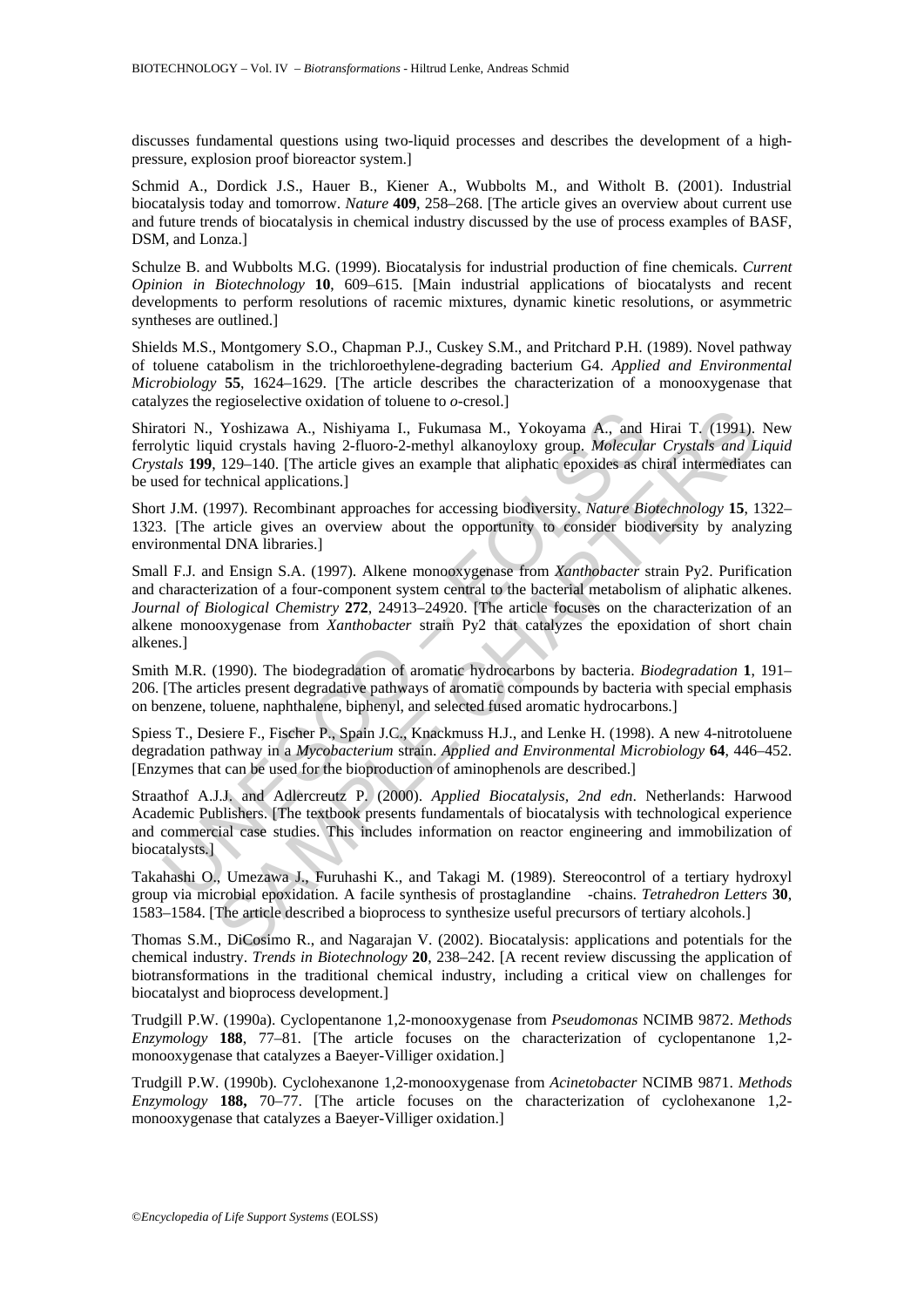van de Sandt E.J.A.X. and De Vroom E. (2000). Innovations in cephalosporin and penicillin production: painting the antibiotics industry green. *Chimica Oggi-Chemistry Today* **18**, 72–75. [Biocatalytic routes to produce these antibiotics are described with respect to sustainability.]

Vicenzi J.T., Zmijewski M.J., Reinhard M.R., Landen B.E., Muth W.L., and Marler P.G. (1997). Largescale stereoselective enzymatic ketone reduction with *in-situ* product removal via polymeric resins. *Enzyme and Microbial Technology* **20**, 494–499. [The article describes a process were polymeric hydrophobic resins were used to supply the toxic substrate and to remove the toxic product from the reaction mixture.]

Wackett L.P. and Hershberger C.D. (2001). *Biocatalysis and Biodegradation: Microbial Transformation of Organic Compounds*, Washington D.C.: ASM Press. [The textbook presents fundamental concepts of the microbial transformation of organic compounds and its application for biotechnology and biodegradation.]

Wahler D. and Reymond J.L. (2001). Novel methods for biocatalyst screening. *Current Opinion in Chemical Biology* **5**, 152–158. [The article gives an overview on recent developments in high-throughput enzyme assays for the screening of biocatalysts.]

Watkinson R.J. and Morgan P. (1990). Physiology of aliphatic hydrocarbon-degrading microorganisms. *Biodegradation* **1,** 79–92. [The article reviews aspects of the physiology and biochemistry of the microbial degradation of aliphatic hydrocarbons.]

Weijers C.A., de Haan A., and de Bont J.A. (1988). Microbial production and metabolism of epoxides. *Microbiological Science* **5**, 156–159. [The article describes several bacteria that form optically active epoxides or are able to degrade epoxides enantioselectively allowing the bioproduction of chiral building blocks in organic synthesis.]

Wendeborn S., De Mesmaeker A.D., and Brill W.K.D. (1998). Polymer bound 3,5-cyclohexadiene-1,2 diols as core structures for the development of small molecule libraries. *Synlett* **1998**, 865–868. [The article outlines the highly efficient sequence for the synthesis of complex chiral and highly functionalized molecules on solid phase bound cyclohexadienediols.]

me assays for the screening of biocatalysts.]<br>
inson R.J. and Morgan P. (1990). Physiology of aliphatic hydrocarbon-degri<br> *egradation* **1,** 79–92. [The article reviews aspects of the physiology and<br>
obial degradation of As for the screening of biocatalysts.]<br>
SAMPLE CHAPTER article reviews aspects of the physiology and biochemistry of<br>
SAMPLE article reviews aspects of the physiology and biochemistry of<br>
aradation of aliphatic hydrocarbo Werlen C., Kohler H.P., and van der Meer, Jr. (1996). The broad substrate chlorobenzene dioxygenase and *cis*-chlorobenzene dihydrodiol dehydrogenase of *Pseudomonas* sp. strain P51 are linked evolutionarily to the enzymes for benzene and toluene degradation. *Journal of Biological Chemistry* **271**, 4009–4016. [The article describes four dioxygenase families that were identified by amino acid sequence comparison of the catalytic oxygenase -subunit.]

Wery J., Mendes da Silva D.I., and de Bont J.A. (2000). A genetically modified solvent-tolerant bacterium for optimized production of a toxic fine chemical. *Applied Microbiology and Biotechnology* **54**, 180–185. [The production of -3-methylcatechol is described in a two liquid-phase system using a solventtolerant *Pseusomonas putida* strain as biocatalyst.]

Whited G.M. and Gibson D.T. (1991). Toluene-4-monooxygenase, a three-component enzyme system that catalyzes the oxidation of toluene to p-cresol in *Pseudomonas mendocina* KR1. *Journal of Bacteriology* **173**, 3010–3016. [The article describes the characterization of a monooxygenase that catalyzes the regioselective oxidation of toluene to *p*-cresol.]

Wieser M., Heinzmann K., and Kiener A. (1997). Bioconversion of 2-cyanopyrazine to 5 hydroxypyrazine-2-carboxylic acid with *Agrobacterium* sp. DSM 6336. *Applied Microbiology and Biotechnology* **48**, 174–176. [A fermentation process for the two-enzyme-step bioconversion is described.]

Witholt B., De Smet M.J., Kingma J., Van Beilen J.B., Kok M., Lageveen R.G., and Eggink G. (1990). Bioconversions of aliphatic compounds by *Pseudomonas oleovorans* in multiphase bioreactors: background and economic potential. *Tibtech* 8, 46–52. [The article outlines the potential of bioconversions by the alkane degrading *Pseudomonas oleovorans* in two-liquid-phase bioreactors for the production of intermediate value compounds]

Wubbolts M.G., Hoven J., Melgert B., and Witholt B. (1994). Efficient production of optically active styrene epoxides in two-liquid phase cultures. *Enzyme and Microbial Technology* **16**, 887–894. [The article outlines the potential of biooxidations in two-liquid-phase systems for the production of styrene epoxides.]